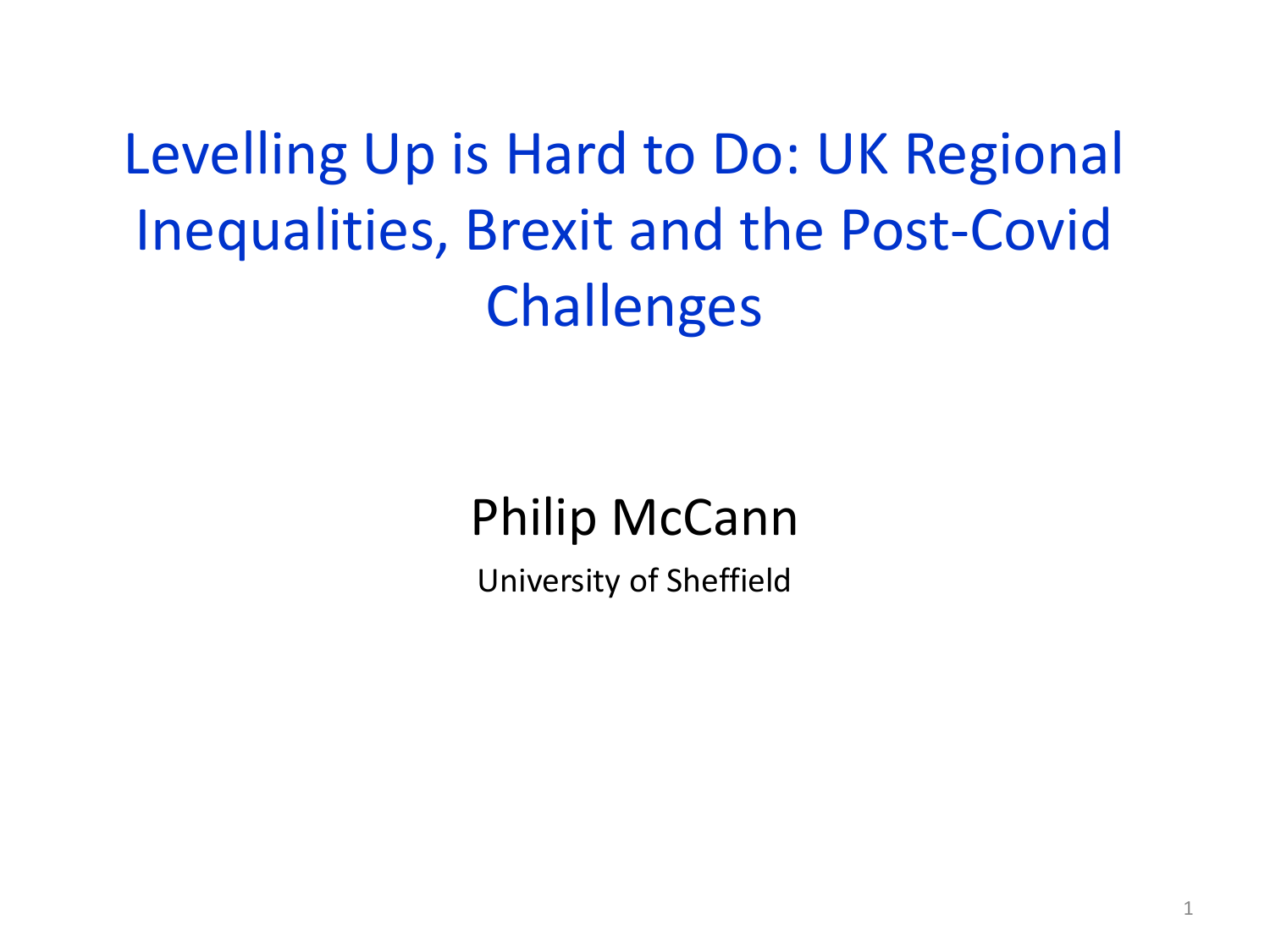- *The Spectator* 1<sup>st</sup> December 2012
- "Broken Britain"
- *The Spectator*, "Another Country",
- 14 April 2012
- *The Economist*, 30 November 2013
- "A Sticky Pitch for the Tories"



- 'Levelling Up' and 'Rebalancing'
- Narratives have shifted dramatically very recently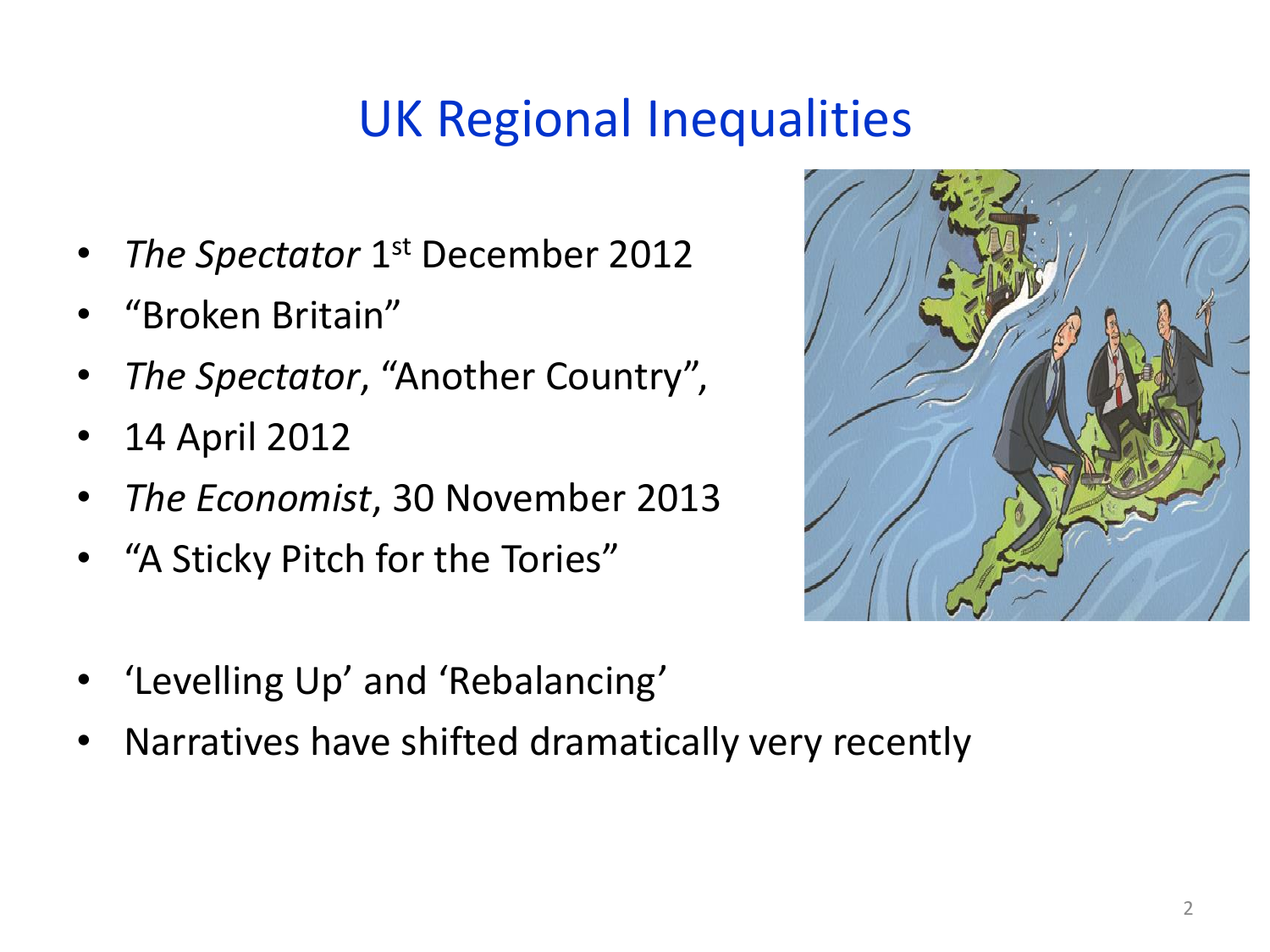- Problems of the interaction between *geography, globalisation and governance*, and also the differing *perceptions* of how these interact – governance is also about perceptions
- The UK's ultra-centralised, top-down and space-blind governance system is uniquely mis-matched, badly-designed and ill-equipped to respond to these internal inequalities
- Philip McCann, 2016, *The UK Regional-National Economic Problem: Geography, Globalisation and Governance,*  Routledge, London, 570pp
- Philip McCann, 2019, "Perceptions of Regional Inequality and the Geography of Discontent: Insights from the UK", 2019, *Regional Studies, 53.5, 741–760* 3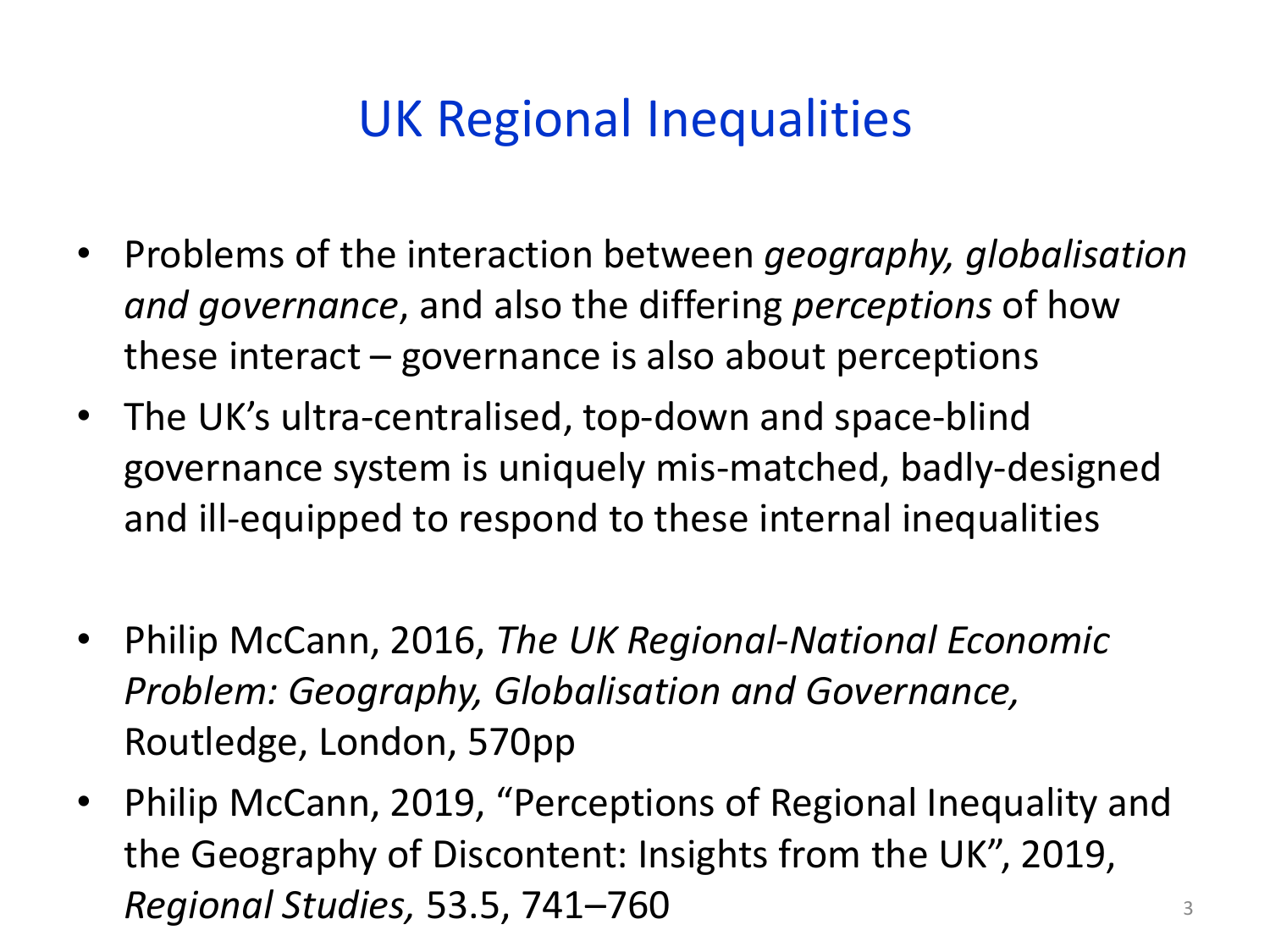- *Productivity isn't everything, but, in the long run, it is almost everything. A country's ability to improve its standard of living over time depends almost entirely on its ability to raise its output per worker."* Paul Krugman *The Age of Diminished Expectations*, 1994, MIT Press, p.11
- UK internal interregional inequalities are very high by international standards
- Not 'urban vs rural'; not 'big city vs small town'
- Spatial partitioning 'core versus periphery': London & hinterland vs the rest of the UK (Scotland excepted)
- Partitioning of tradeables vs non-tradeables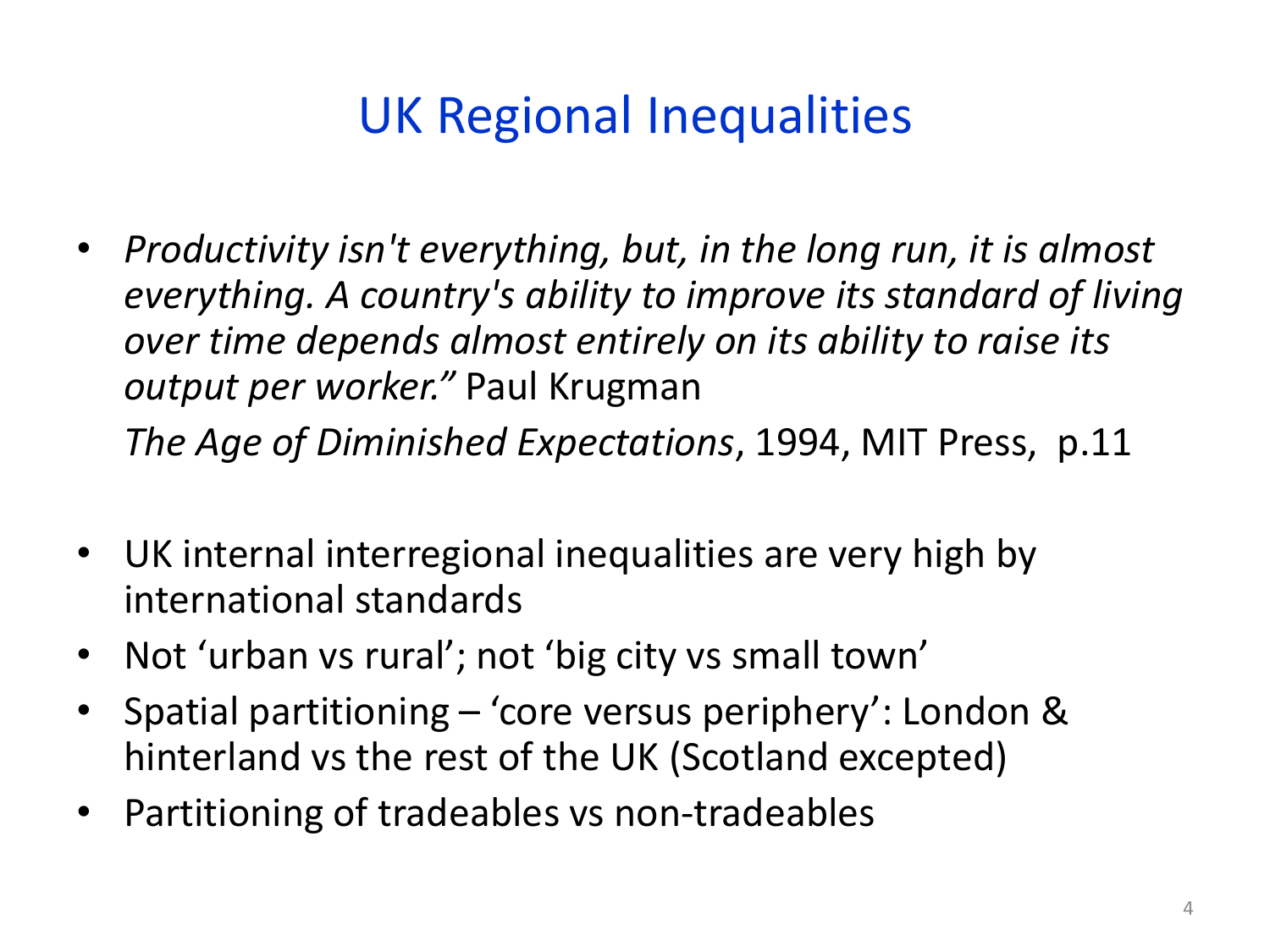- UK political economy debates regarding whether or not the UK has a serious 'regional problem' or if it is just typical of other countries
- Profound lack of awareness by 'national' media (*Financial Times* and *The Economist* excepted!), thoughtleaders/influencers/shapers, think-tanks, academic institutions etc. regarding place-based issues
- Andy Haldane 'hub with no spokes'
- Problem of 'metropolitan elites' is related to governance centralisation – not urbanisation  $\rightarrow$  governance in its broadest sense
- UK does have very high interregional inequalities over very short distances  $\rightarrow$  perceptions and awareness  $5$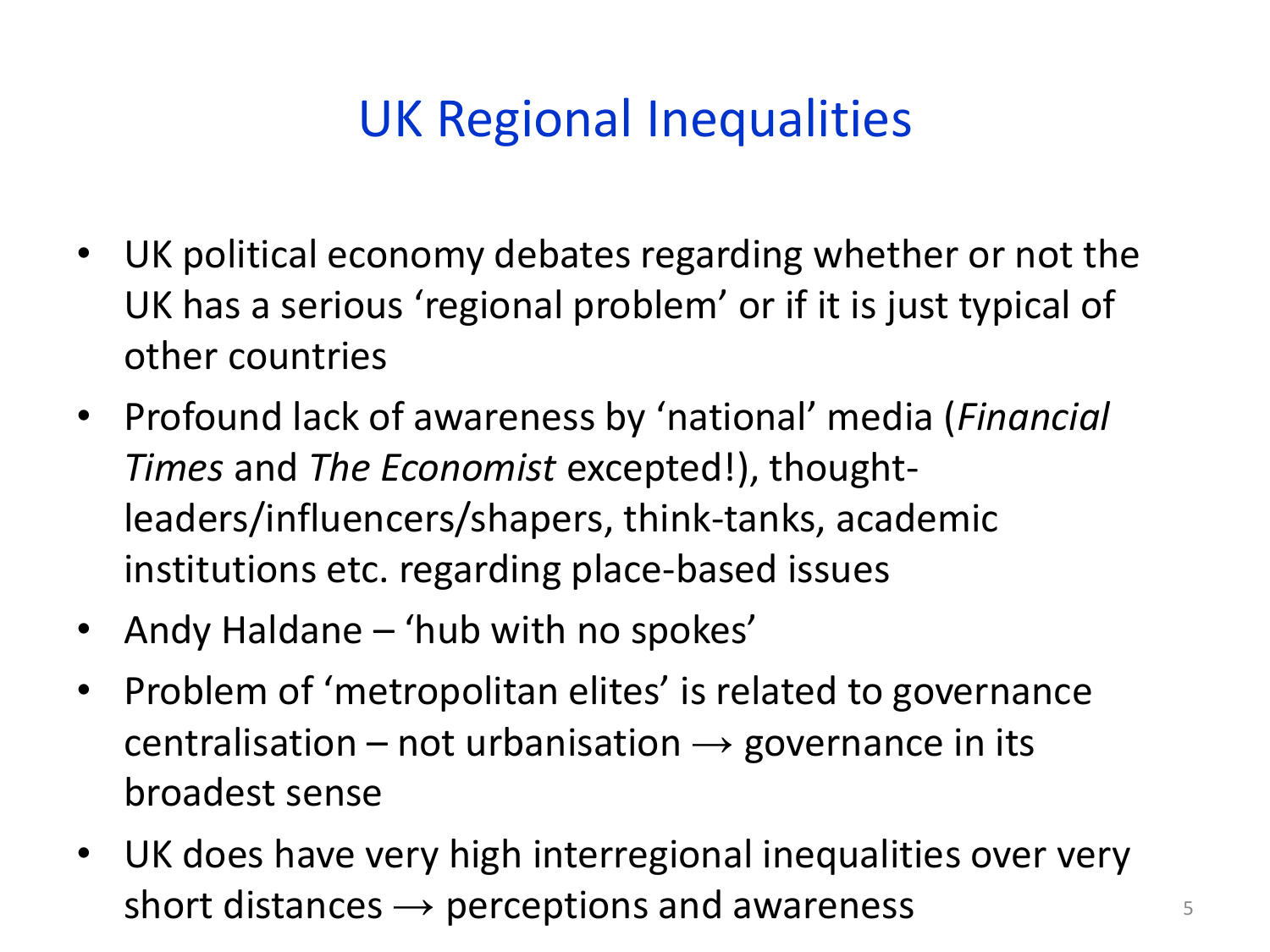- GDP per capita half the UK population live in areas no better than the poorer parts of the former East Germany, poorer than parts of central and eastern Europe, and poorer than the US states of Mississippi and West Virginia
- OECD Multi-Dimensional Quality of Life: SE top 25%; L, SW, E top 50%; rest of UK bottom 50% – equivalent to Alabama
- Quality and accessibility of healthcare is similar to eastern Europe
- Civic engagement: SW & SE Top 50%, Rest of UK lower 3rd quartile
- Heritage allocations, R&D funding distributions
- UK local governance autonomy equivalent to Albania or Moldova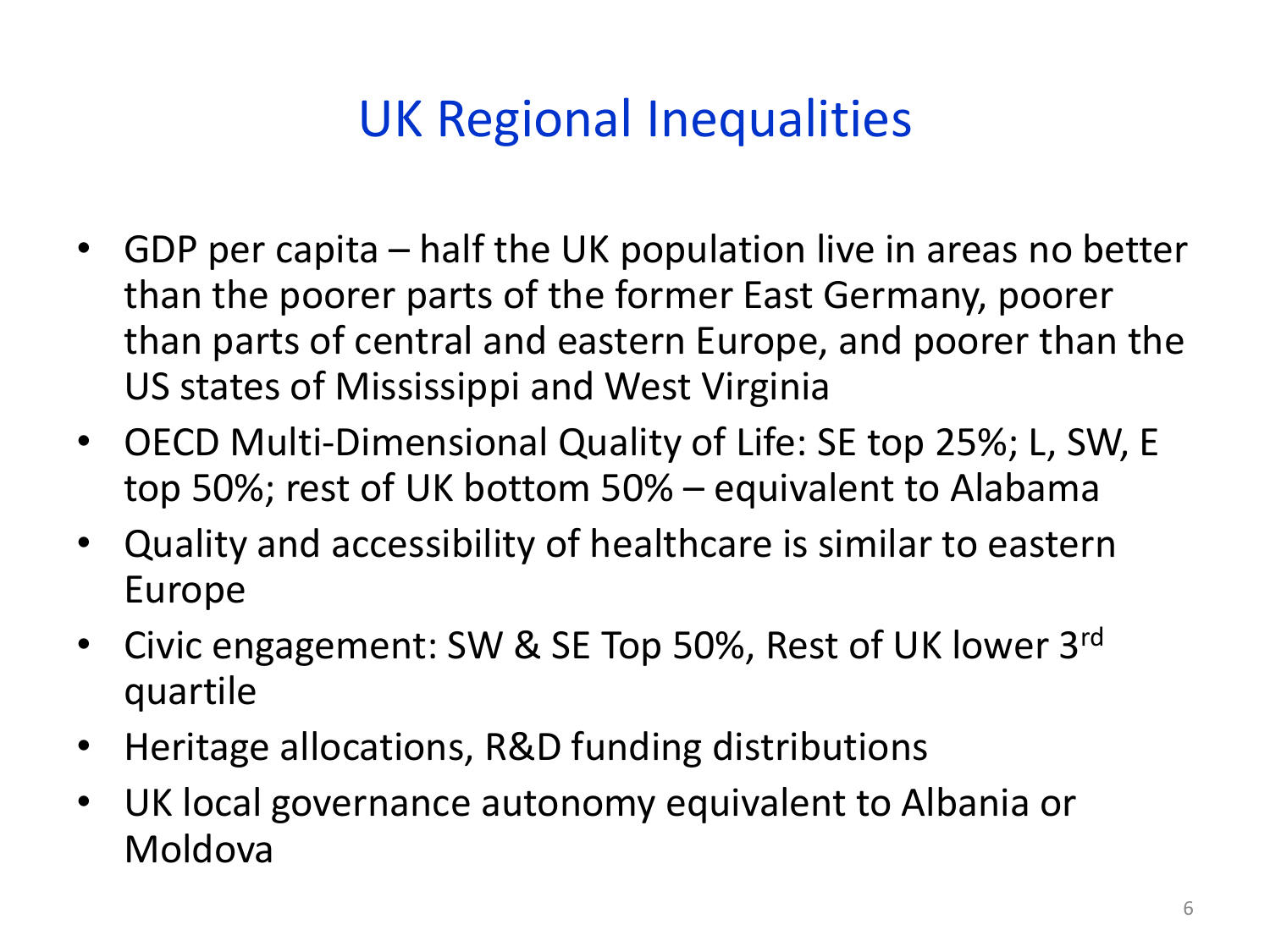UK-Germany Comparisons: OECD-TL2 Regional GDP per Capita: Ratio of Top 20% over the Bottom 20% of the Population in UK and Germany 1990-2016 Using the System of National Accounts for 1993 and 2008

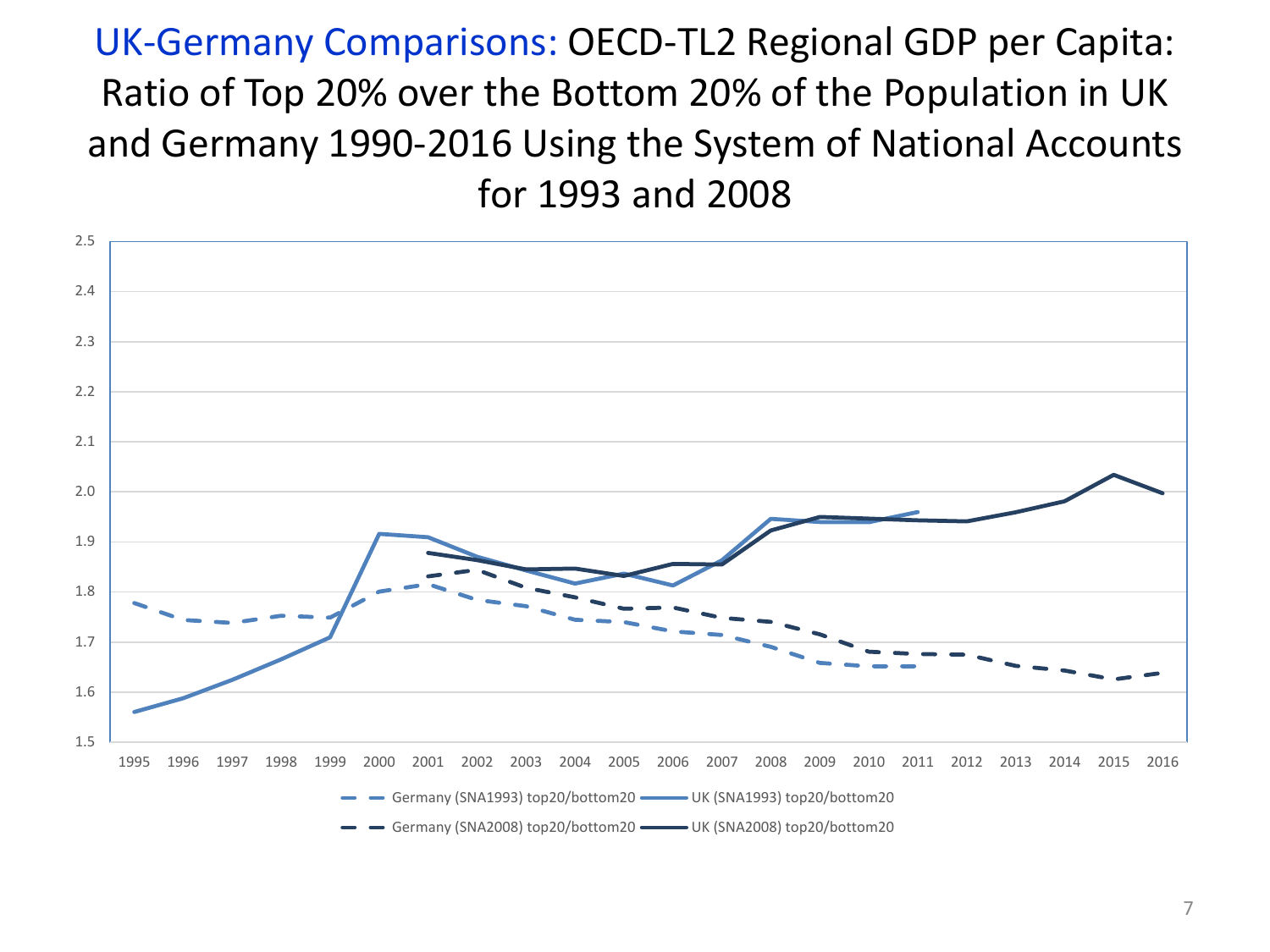#### UK-Germany Comparisons OECD-TL3 Regional GDP per Capita: Ratio of Top 10% over the Bottom 10% of the Population in UK and Germany 2000-2016

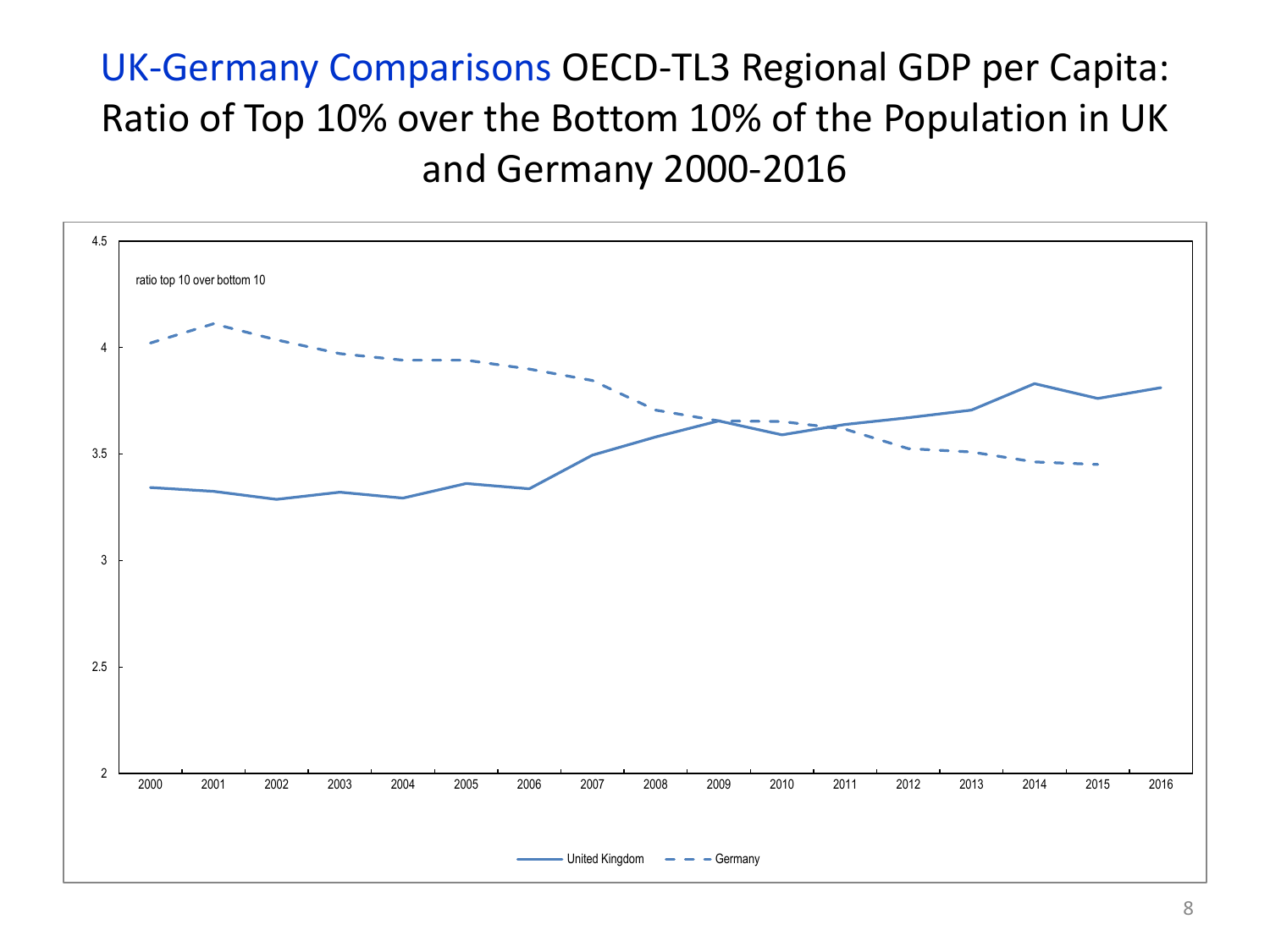### UK-Germany Comparisons OECD-TL3 Regional GDP per Capita: Ratio of Top 20% over the Bottom 20% of the Population in UK and Germany 2000-2016

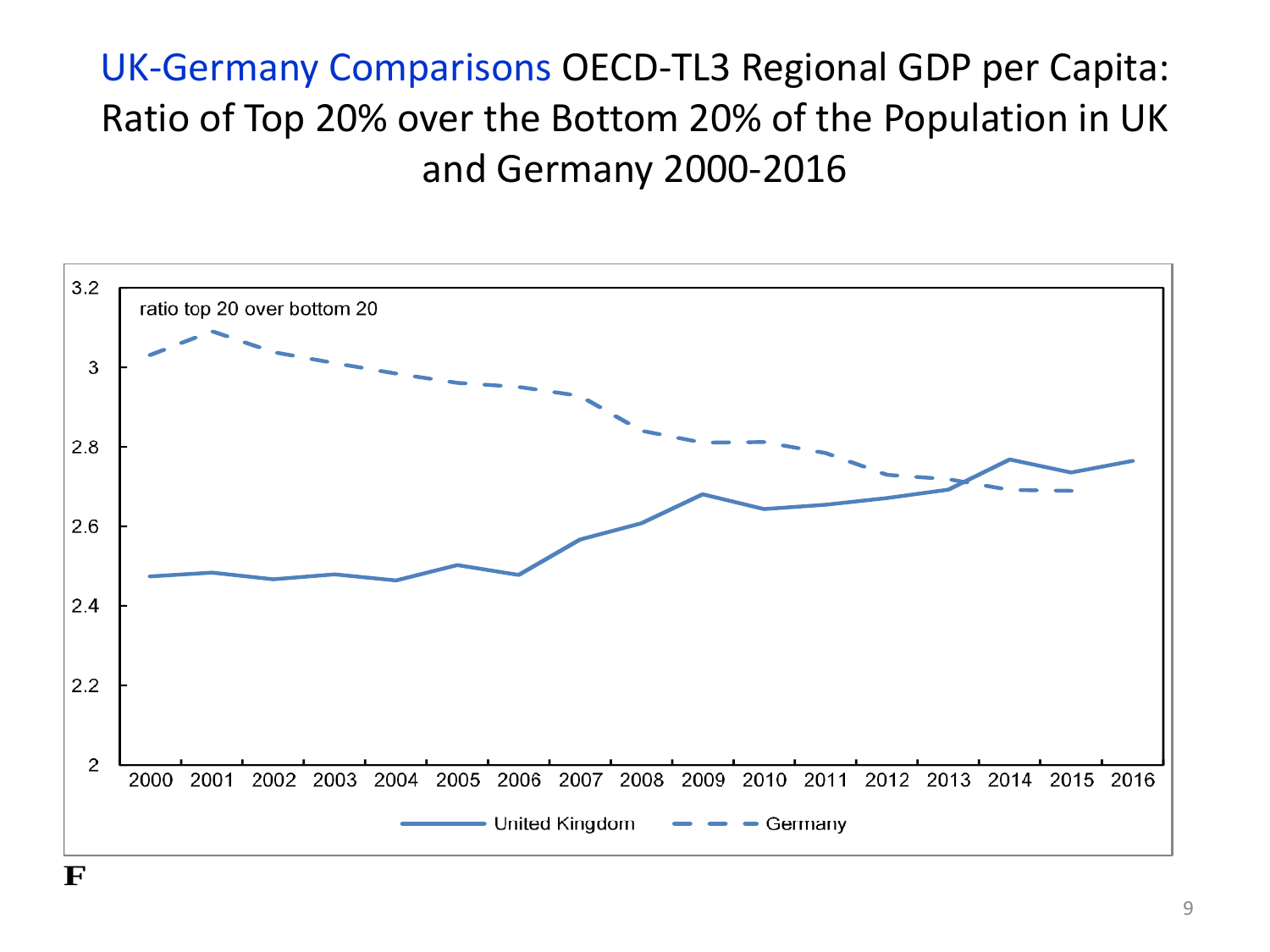#### UK-Germany Comparisons OECD-TL3 Regional GDP per Capita: Ratio of Top 10% over the Bottom 75% of the Population in UK and Germany 2000-2016

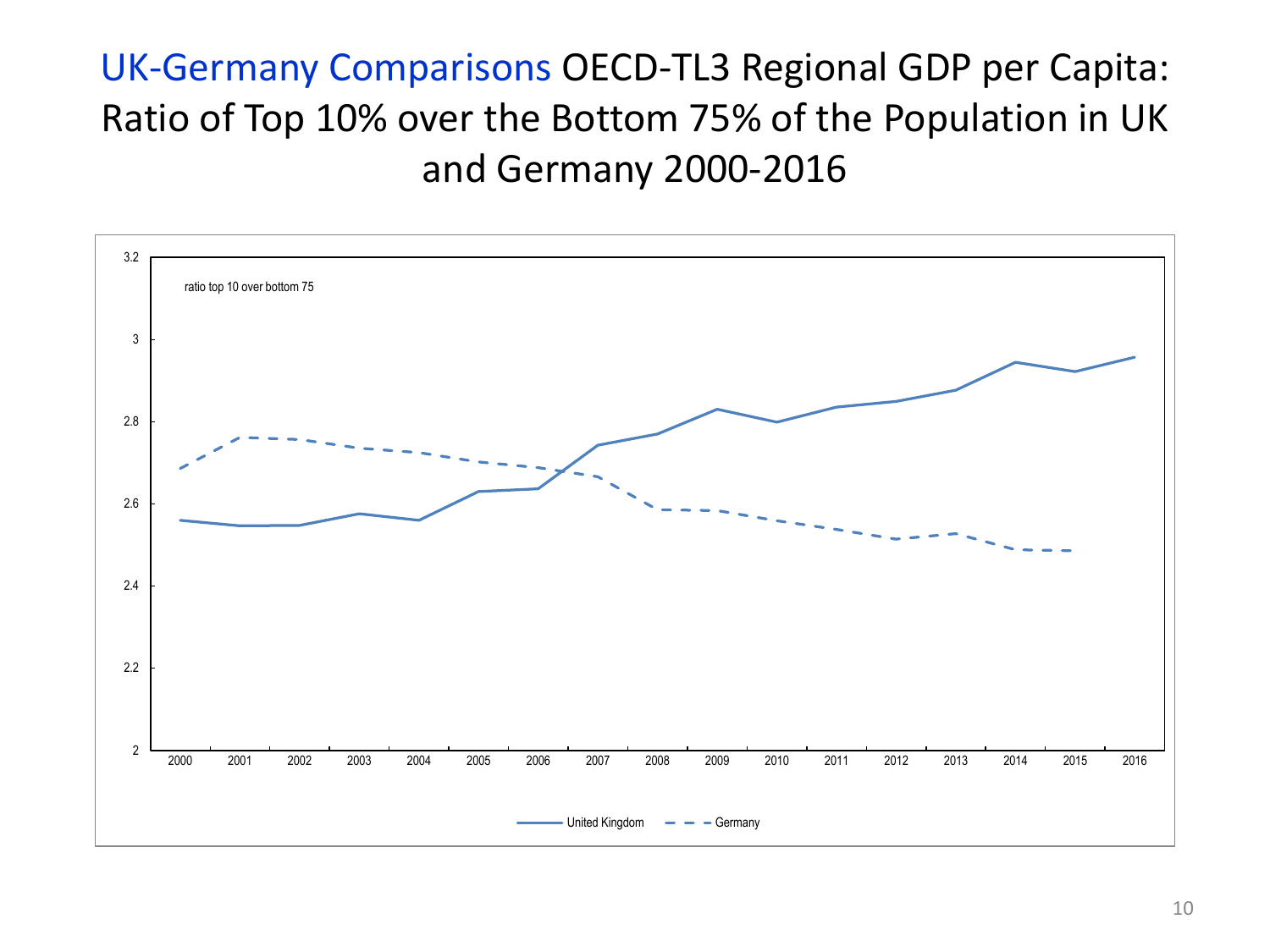- UK-Germany comparisons
- Similar national population densities
- Similar urban population densities
- Germany  $\epsilon$ 70billion per annum
- Germany productivity premium over UK today is more than West Germany over UK in 1990
- Germany was more unequal interregionally but now is much more equal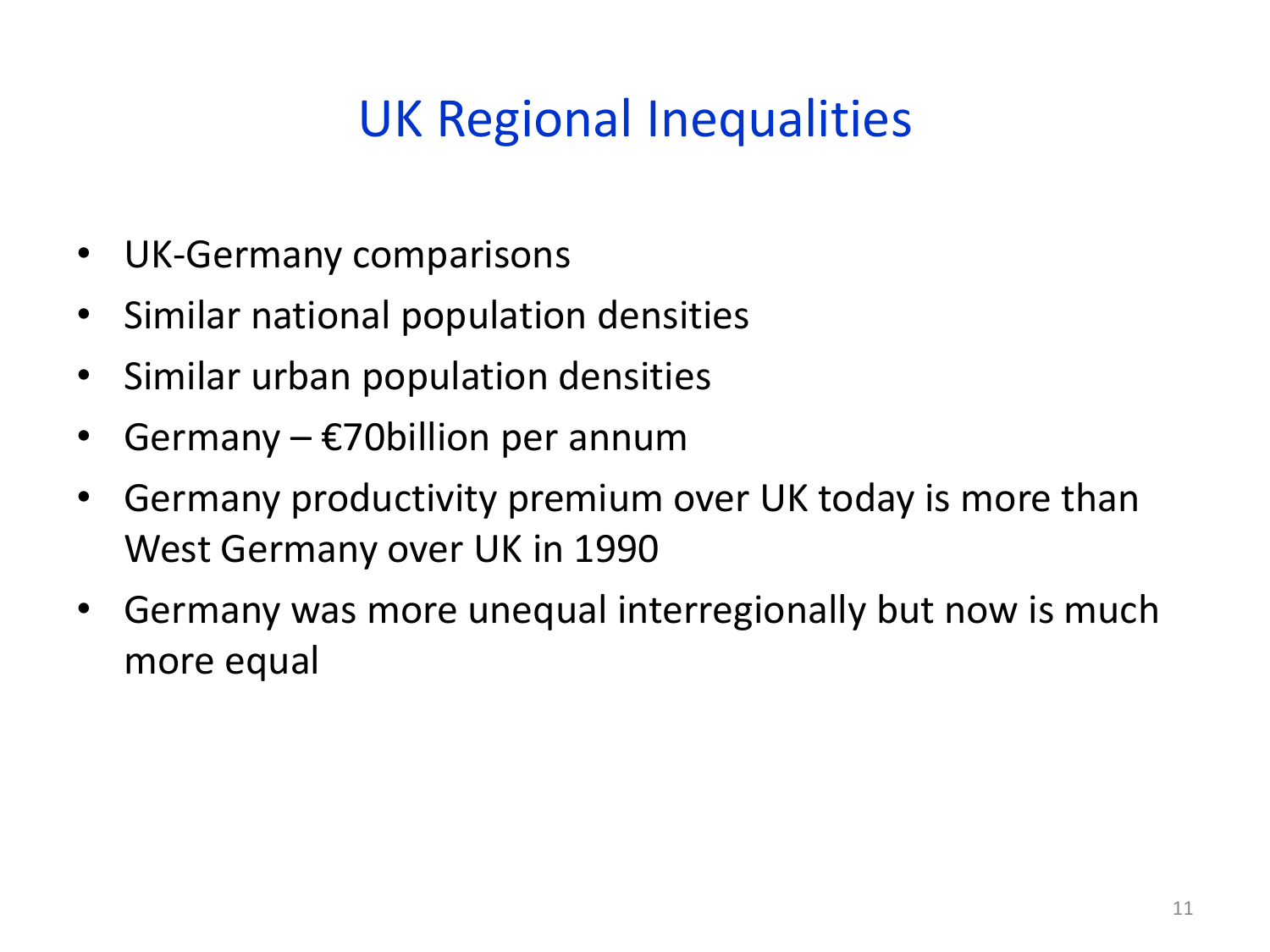Ratio of the Top 20% over the Bottom 20% of the Urban Population by Countries 2001, 2008, 2016.

| <b>Ranking</b> | Country    | 2001   | Country    | 2008   | Country                | 2016   |
|----------------|------------|--------|------------|--------|------------------------|--------|
| $\overline{1}$ | IT         | 2.1753 | PL         | 2.5367 | PL                     | 2.6486 |
| $\overline{2}$ | DE         | 2.1056 | IT         | 2.2315 | $\mathsf{I}\mathsf{T}$ | 2.4049 |
| 3              | CZ         | 2.0840 | <b>UK</b>  | 2.0803 | <b>FR</b>              | 2.1459 |
| 4              | <b>UK</b>  | 2.0161 | <b>CZ</b>  | 2.0371 | <b>UK</b>              | 2.1238 |
| 5              | BE         | 1.9287 | FR         | 2.0278 | <b>US</b>              | 2.0224 |
| 6              | <b>FR</b>  | 1.8946 | DE         | 1.9358 | <b>CZ</b>              | 1.9029 |
| $\overline{7}$ | <b>US</b>  | 1.8639 | <b>US</b>  | 1.9309 | ES                     | 1.8608 |
| 8              | ES         | 1.8148 | <b>BE</b>  | 1.8428 | DE                     | 1.8593 |
| 9              | PL         | 1.7389 | ES         | 1.7314 | <b>BE</b>              | 1.8517 |
| 10             | <b>KOR</b> | 1.6272 | <b>CA</b>  | 1.6981 | <b>GR</b>              | 1.6291 |
| 11             | <b>NL</b>  | 1.5241 | <b>NL</b>  | 1.6606 | <b>KOR</b>             | 1.6072 |
| 12             | PT         | 1.4819 | <b>KOR</b> | 1.6510 | <b>NL</b>              | 1.5833 |
| 13             | <b>CH</b>  | 1.4699 | PT         | 1.5325 | <b>SE</b>              | 1.5807 |
| 14             | <b>CA</b>  | 1.4489 | <b>SE</b>  | 1.4985 | CA                     | 1.5556 |
| 15             | <b>SE</b>  | 1.4447 | <b>GR</b>  | 1.4941 | <b>CH</b>              | 1.4392 |
| 16             | <b>GR</b>  | 1.4381 | <b>CH</b>  | 1.4699 | PT                     | 1.4062 |
| 17             | JP         | 1.4216 | JP         | 1.4454 | JP                     | 1.3666 |
| 18             | <b>AU</b>  | 1.1380 | <b>AU</b>  | 1.3034 | <b>AU</b>              | 1.3494 |
| 19             | <b>AT</b>  | 1.1201 | AT         | 1.0921 | AT                     | 1.0922 |

OECD Regional Database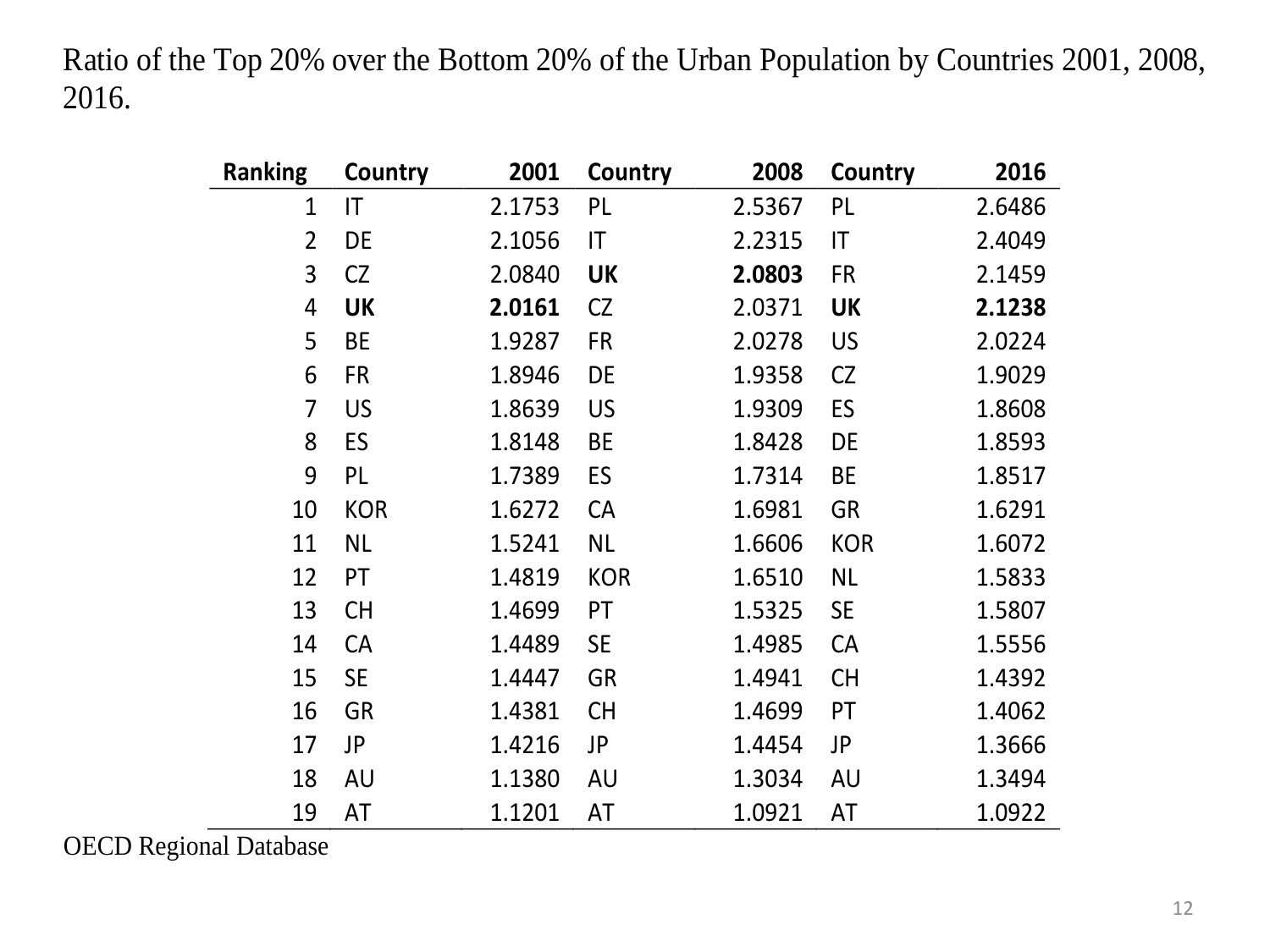Ratio of the Top 10% over the Bottom 75% of the Urban Population by Countries 2001, 2008, 2016.

| <b>Ranking</b> | Country    | 2001   | Country    | 2008   | Country                | 2016   |
|----------------|------------|--------|------------|--------|------------------------|--------|
| $\mathbf{1}$   | DE         | 1.8287 | PL         | 1.869  | PL                     | 1.9087 |
| $\overline{2}$ | <b>UK</b>  | 1.6636 | <b>CA</b>  | 1.814  | <b>UK</b>              | 1.7259 |
| 3              | PL         | 1.5960 | <b>UK</b>  | 1.7204 | DE                     | 1.6378 |
| 4              | <b>FR</b>  | 1.5067 | DE         | 1.7002 | <b>US</b>              | 1.6022 |
| 5              | <b>KOR</b> | 1.5000 | <b>FR</b>  | 1.5864 | <b>FR</b>              | 1.5988 |
| 6              | <b>US</b>  | 1.4920 | US         | 1.5470 | $\mathsf{I}\mathsf{T}$ | 1.5589 |
| 7              | <b>CZ</b>  | 1.4270 | <b>KOR</b> | 1.5386 | <b>CA</b>              | 1.5237 |
| 8              | <b>CA</b>  | 1.4084 | IT         | 1.4433 | <b>KOR</b>             | 1.5126 |
| 9              | IT         | 1.3796 | CZ         | 1.4194 | ES                     | 1.3998 |
| 10             | ES         | 1.3715 | <b>AU</b>  | 1.3811 | <b>AU</b>              | 1.3776 |
| 11             | <b>BE</b>  | 1.2920 | <b>NL</b>  | 1.3679 | CZ                     | 1.3493 |
| 12             | <b>SE</b>  | 1.2142 | ES         | 1.3291 | <b>NL</b>              | 1.2721 |
| 13             | <b>JP</b>  | 1.2121 | <b>BE</b>  | 1.2446 | <b>SE</b>              | 1.2561 |
| 14             | <b>NL</b>  | 1.2076 | <b>SE</b>  | 1.2293 | <b>BE</b>              | 1,2181 |
| 15             | PT         | 1.1867 | JP         | 1.2139 | <b>CH</b>              | 1.1998 |
| 16             | <b>CH</b>  | 1.1622 | PT         | 1.1993 | JP                     | 1.1669 |
| 17             | <b>GR</b>  | 1.0975 | <b>CH</b>  | 1.1622 | PT                     | 1.1575 |
| 18             | AU         | 1.0822 | <b>GR</b>  | 1.1080 | AT                     | 1.1525 |
| 19             | AT         | 1.0527 | AT         | 1.1001 | <b>GR</b>              | 1.1327 |

OECD Regional Database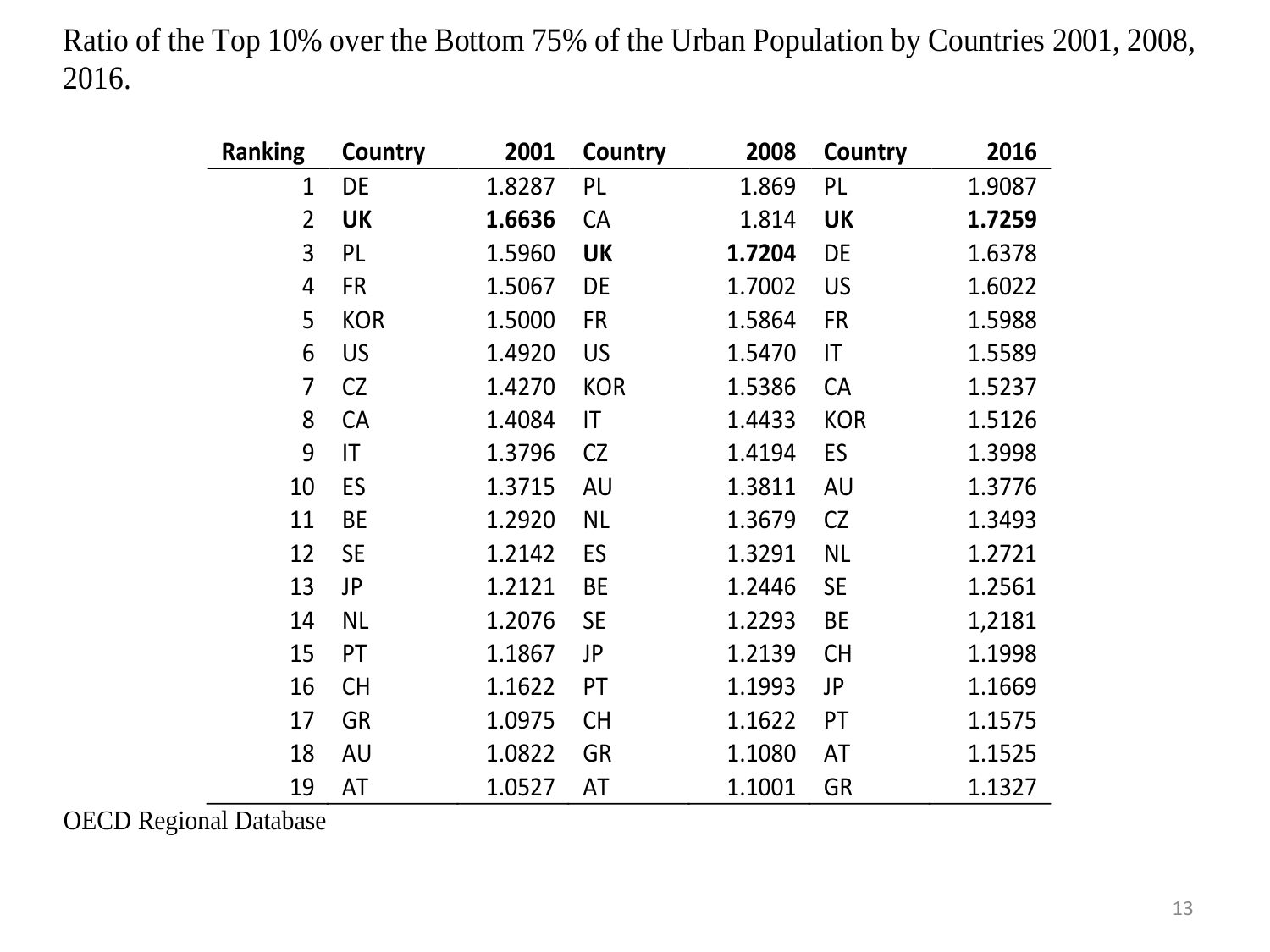|                | <b>Theil Index</b> |        |            |        |                        |        |
|----------------|--------------------|--------|------------|--------|------------------------|--------|
| <b>Ranking</b> | <b>Country</b>     | 2001   | Country    | 2008   | Country                | 2016   |
| $\mathbf{1}$   | HU                 | 0.0589 | HU         | 0.0766 | HU                     | 0.0661 |
| $\overline{2}$ | <b>KOR</b>         | 0.0447 | <b>KOR</b> | 0.0476 | <b>KOR</b>             | 0.0435 |
| 3              | <b>CZ</b>          | 0.0435 | CZ         | 0.0473 | <b>UK</b>              | 0.0350 |
| 4              | <b>BE</b>          | 0.0349 | <b>US</b>  | 0.0331 | <b>US</b>              | 0.0341 |
| 5              | <b>US</b>          | 0.0323 | <b>BE</b>  | 0.0319 | <b>BE</b>              | 0.0321 |
| 6              | <b>DE</b>          | 0.0295 | CA         | 0.0318 | CA                     | 0.0316 |
| $\overline{7}$ | IT                 | 0.0287 | <b>UK</b>  | 0.0318 | <b>CZ</b>              | 0.0314 |
| 8              | <b>UK</b>          | 0.0283 | IT         | 0.0272 | $\mathsf{I}\mathsf{T}$ | 0.0311 |
| 9              | ES                 | 0.0235 | DE         | 0.0251 | EL                     | 0.0310 |
| 10             | PT                 | 0.0196 | PT         | 0.0227 | ES                     | 0.0269 |
| 11             | <b>SE</b>          | 0.0125 | ES         | 0.0223 | DE                     | 0.0225 |
| 12             | FI                 | 0.0125 | <b>NL</b>  | 0.0221 | <b>NL</b>              | 0.0187 |
| 13             | CA                 | 0.0124 | EL         | 0.0198 | <b>SE</b>              | 0.0181 |
| 14             | <b>FR</b>          | 0.0109 | <b>SE</b>  | 0.0144 | PT                     | 0.0164 |
| 15             | <b>NO</b>          | 0.0084 | <b>CH</b>  | 0.0143 | <b>FR</b>              | 0.0156 |
| 16             | DK                 | 0.0081 | <b>FR</b>  | 0.0134 | DK                     | 0.0155 |
| 17             | JP                 | 0.0068 | FI         | 0.0091 | FI.                    | 0.0143 |
| 18             | AU                 | 0.0022 | <b>NO</b>  | 0.0082 | AU                     | 0.0122 |
| 19             | <b>AT</b>          | 0.0013 | <b>AU</b>  | 0.0080 | <b>CH</b>              | 0.0116 |
| 20             | <b>CH</b>          | Na     | DK         | 0.0080 | <b>NO</b>              | 0.0064 |
| 21             | EL                 | Na     | JP         | 0.0076 | JP                     | 0.0060 |
| 22             | <b>NL</b>          | Na     | AT         | 0.0016 | <b>AT</b>              | 0.0023 |

OECD Regional Database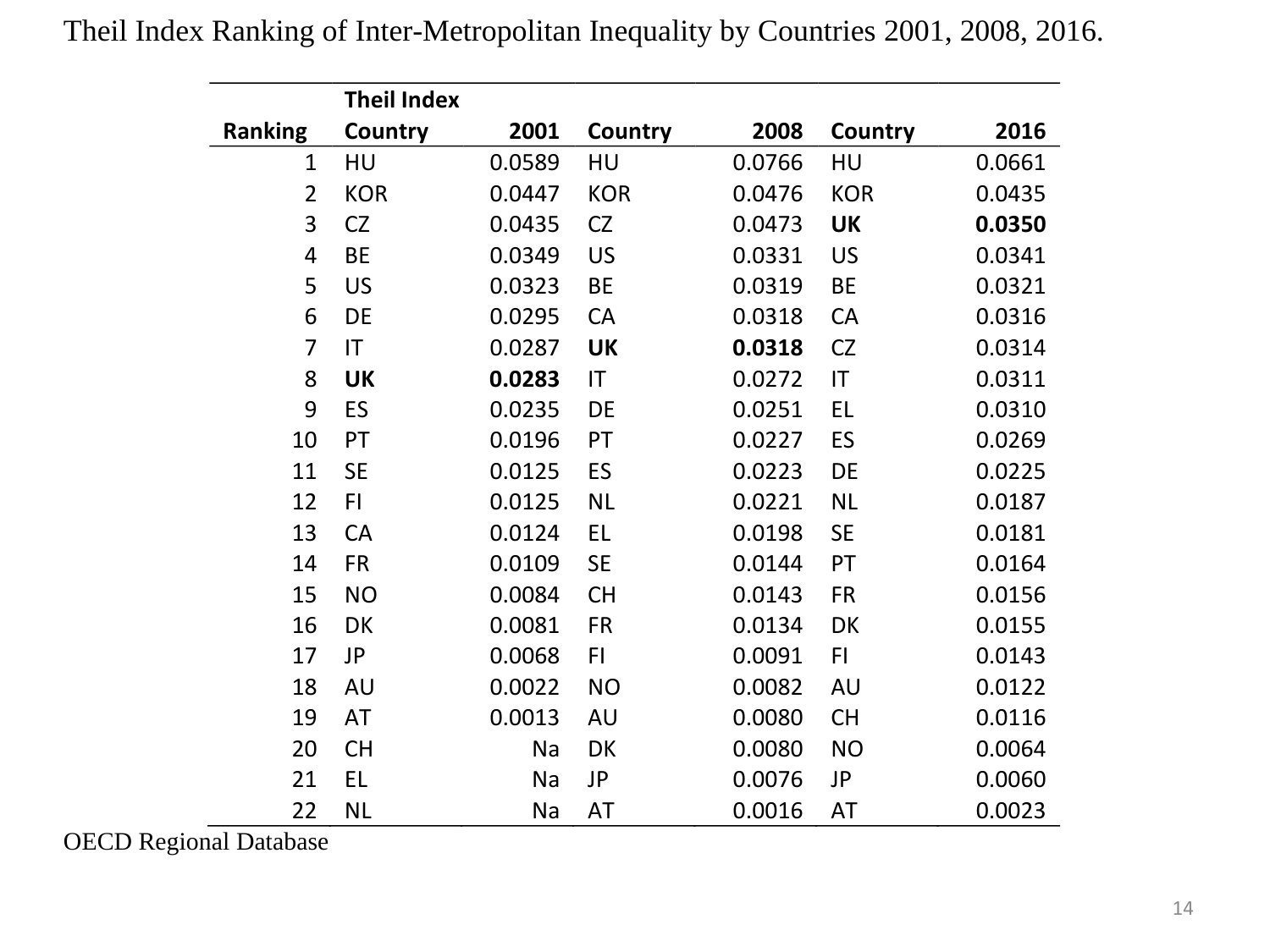#### GDP per capita Annual Growth and Interregional Inequality, 2000-2017, OECD TL3 Regions (excluding former Transition Economies)

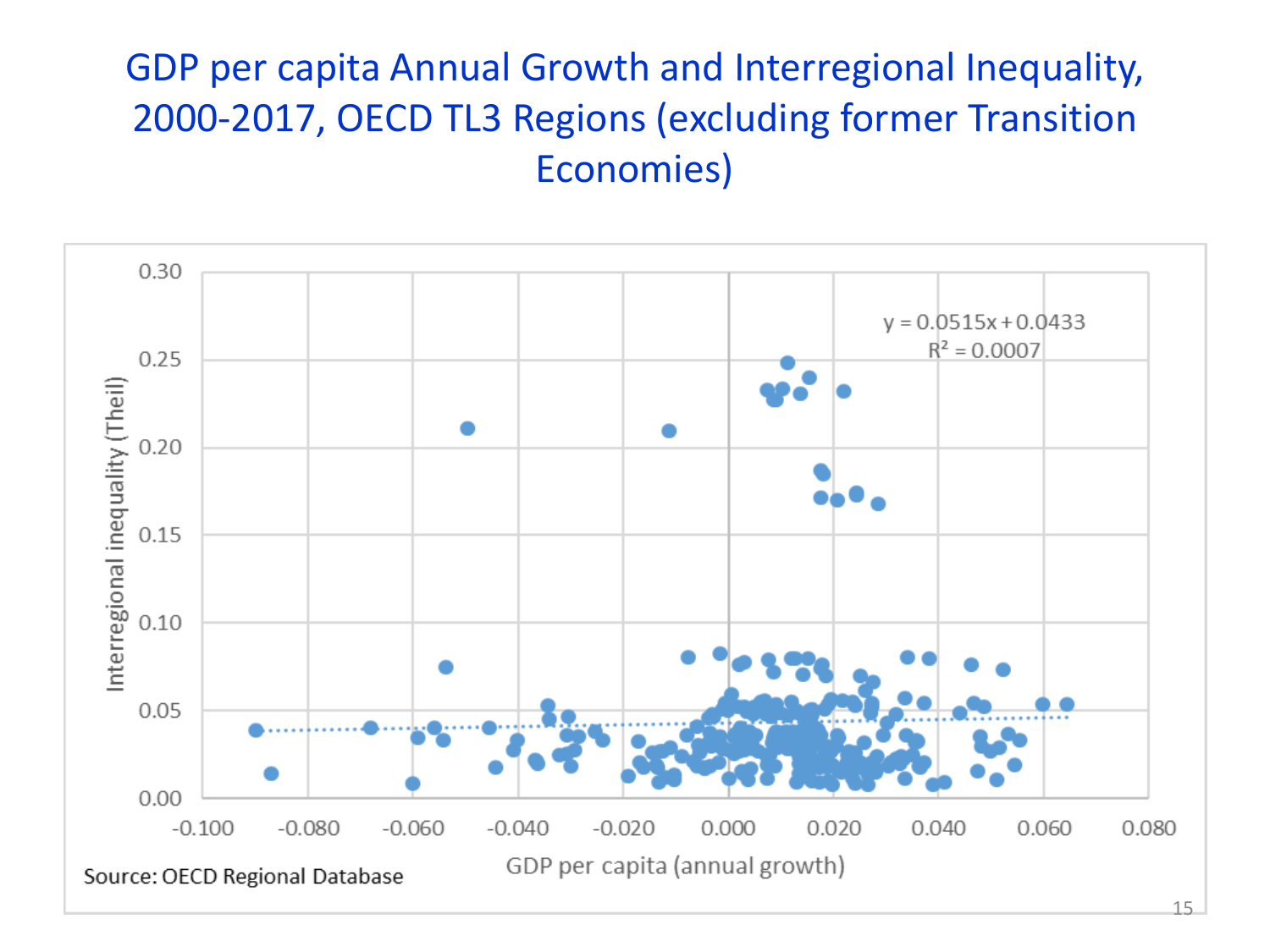#### GDP per Capita Annual Growth and Interregional Inequality, 2000-2009, OECD TL3 Regions (excluding former Transition Economies).

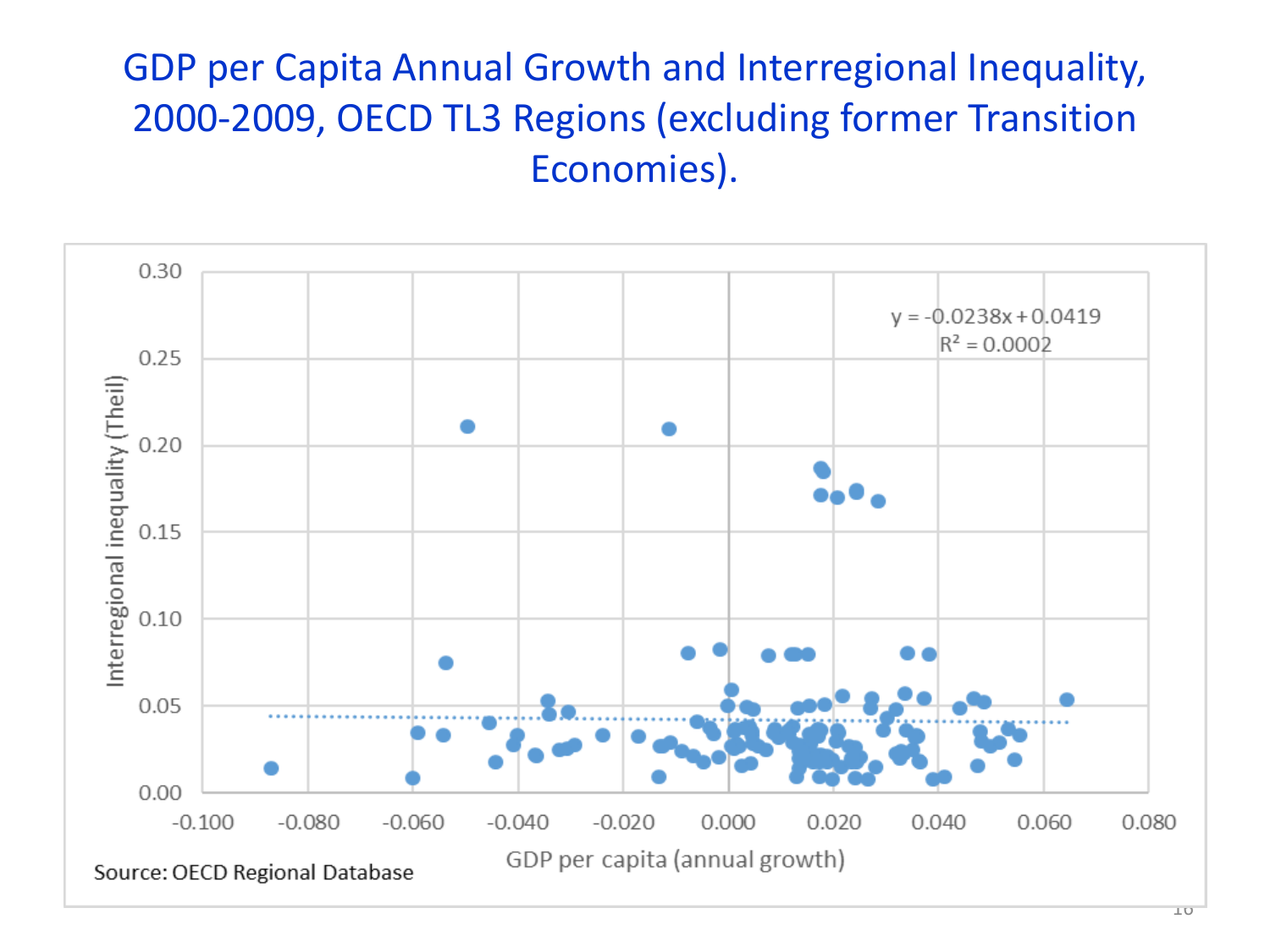#### GDP per Capita Annual Growth and Interregional Inequality, 2009-2017, OECD TL3 Regions (excluding former Transition Economies).

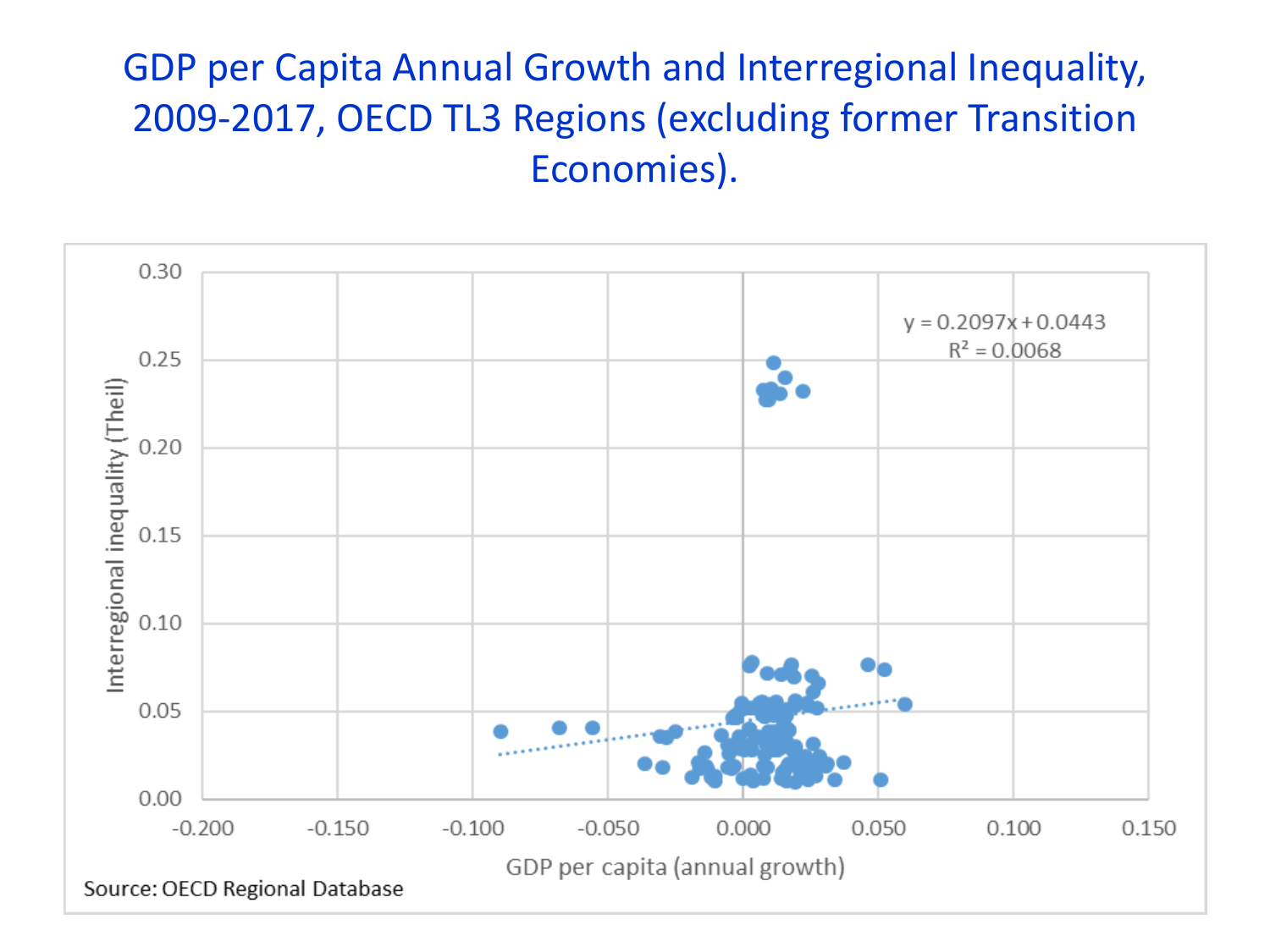- Treatment of housing costs in regional and urban variations is not straightforward
- Real wages and equilibrium versus disequilibrium notions of migration
- Housing tenure implies different outcomes and affects these interpretations
- Relative versus absolute effects on happiness and *subjective* wellbeing
- Henry George effect on wages Paul Collier and Tony Venables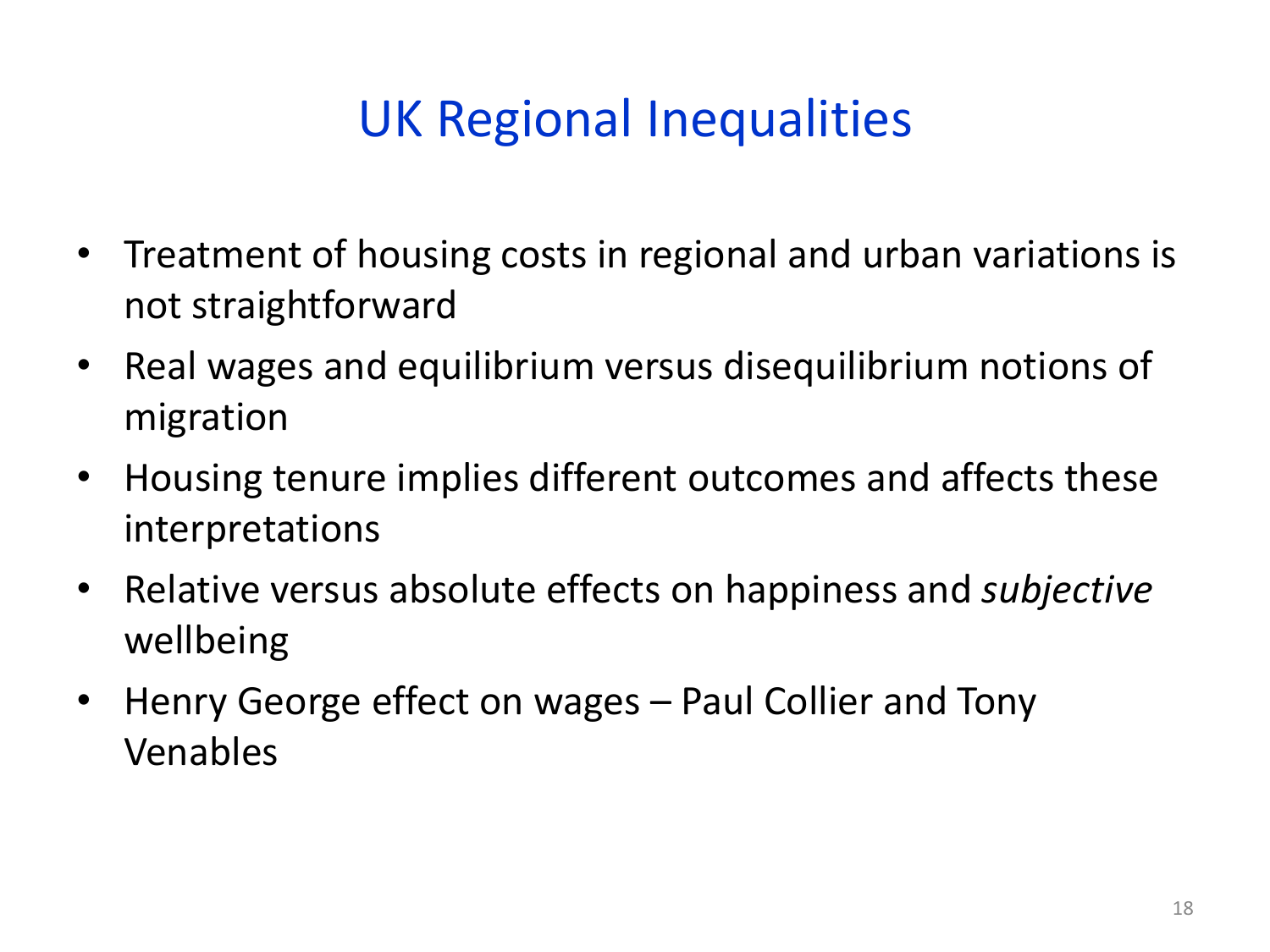### Brexit

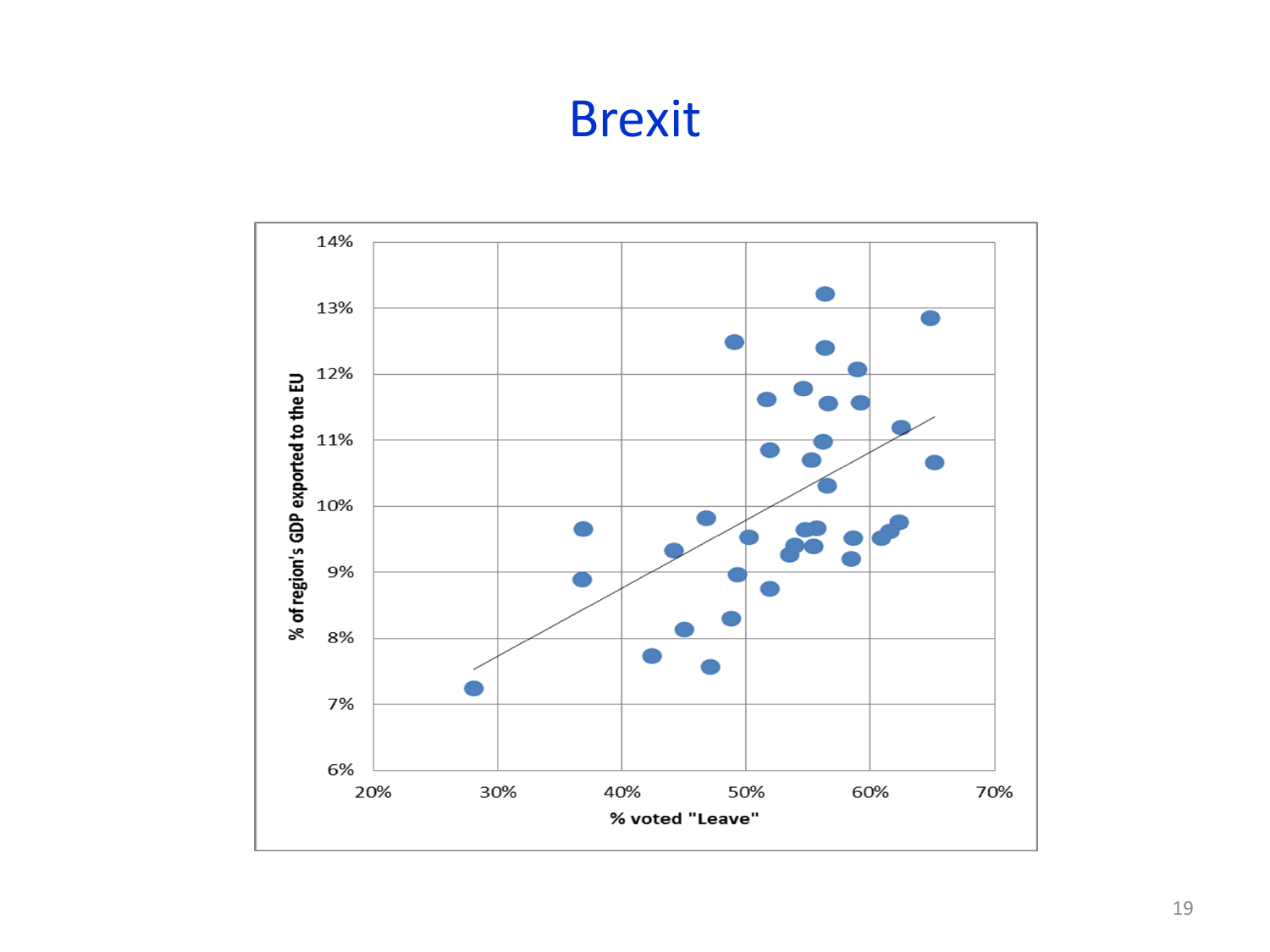### Brexit

- The Brexit vote was *'the right answer to the wrong question'*
- Political shocks reflect a *Geography of Discontent*
- Paul Collier  $\rightarrow$  notion of a 'mutiny'
- The term *Geography of Discontent* has subsequently been used by the OECD, the European Commission, the Brookings Metropolitan Program
- Evidence from USA, Italy, Austria, European Union
- Notion of Places 'Left Behind': *The Economist*, 21 October 2017, "Left Behind: How to Help Places Hurt by Globalisation"
- UK borrowing from USA narratives  $\rightarrow$  problems of language!
- UK debates now dominated by 'metropolitan versus nonmetropolitan' narratives or 'cities versus towns' narrative  $\rightarrow a$ *la Triumph of the City* – but these are not correct in economic terms  $10^{20}$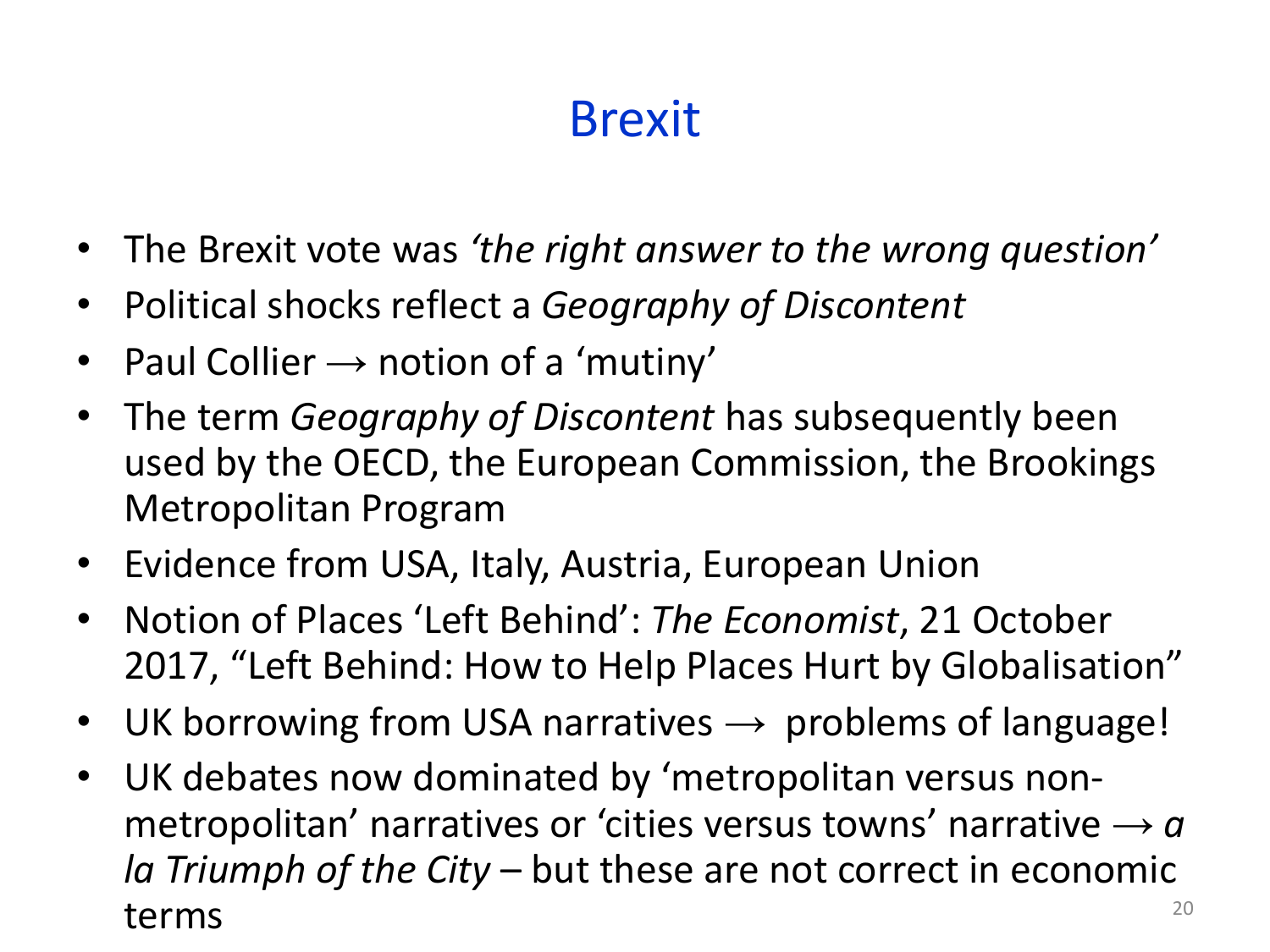### Coronavirus: Sectoral and Structural Shocks

- Global economy-wide shutdowns, disruption to Global Value-Chains (GVCs) and collapse of international demand
- Structural and sectoral shocks  $\rightarrow$  specific challenges for hospitality, travel and tourism, automotive, high street retail
- Graduates and school-leavers' job-markets will be heavily undermined as will many education and training routes
- Transition from extraordinary to the 'ordinary'/'new normal'  $\rightarrow$  investors, employers and households expectations are weakly grounded – fears of new waves of the pandemic
- No consensus regarding the speed or path of recovery due to scale of the downward supply and demand shocks: Vshaped, Nike 'swoosh strip'-shaped, Z-shaped, W-shaped, Ushaped, L-shaped?
- Scale of scarring depends on the time to develop a vaccine  $\frac{1}{21}$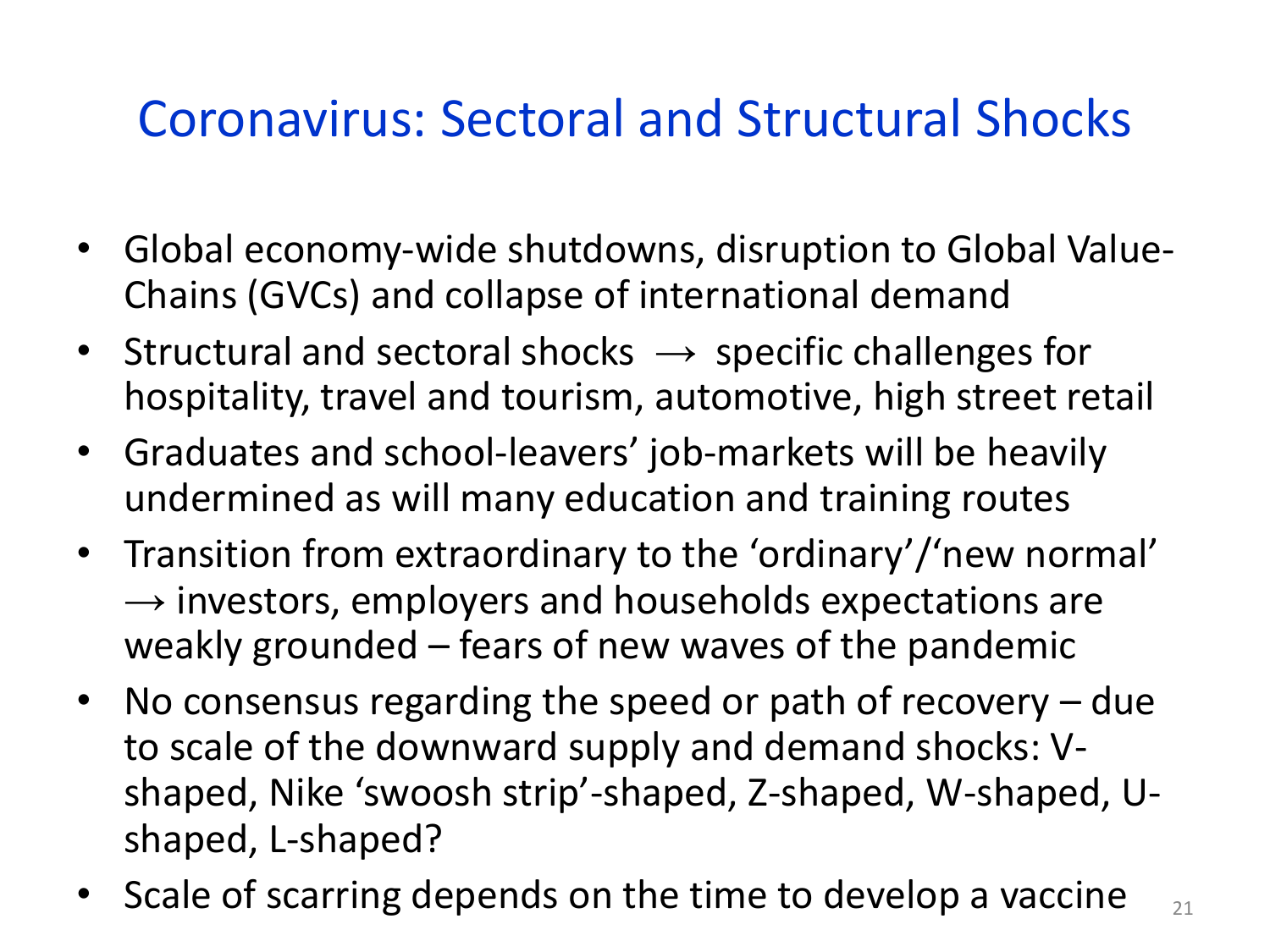## Coronavirus: Sectoral and Structural Shocks

- Bigger government debt and deficits and 'ownership' of key parts of the economy
- Increased power and role of national government but speed and scale of fiscal retrenchment uncertain - willingness of markets to lend to governments in unknown
- Possibility of increased automation, 3D-printing, more rapid introduction of Artificial Intelligence – heavily contingent on financial markets but avoids challenges of social distancing
- Experience of previous recessions increased productivity but not the 2008 crisis
- Trade policy: some rationalisation of GVCs and 'near-shoring' of activities – but opportunities for this depend on existing global trade and network structures **22** 22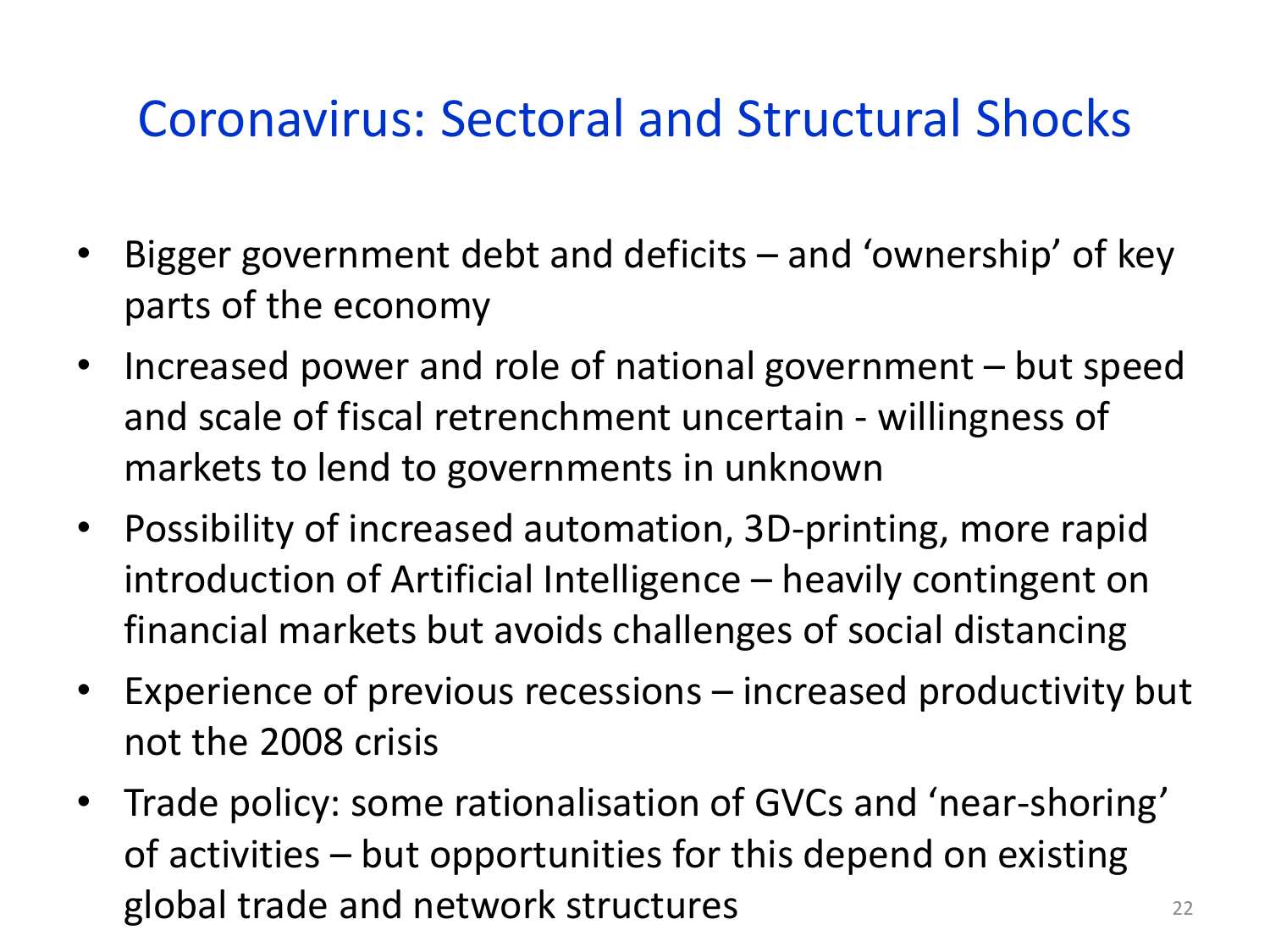# Coronavirus: Capital Shocks

- Rapid move from 'normal' risk-determined times to Knightian *radical uncertainty* with expected further pandemic lags to a 'ordinary'/new normal
- Risks  $\rightarrow$  non-measurable  $\rightarrow$  risks
- Widening of yields and risk spreads both between and within all asset classes
- Massive capital reallocation different forms of credit and lending, restructuring in money and asset markets
- Apart from 'Big-Tech' and biosciences/pharmaceuticals, probably Private Equity and some hedge funds are the only 'winners'
- Shifts to greater concentration and monopoly positions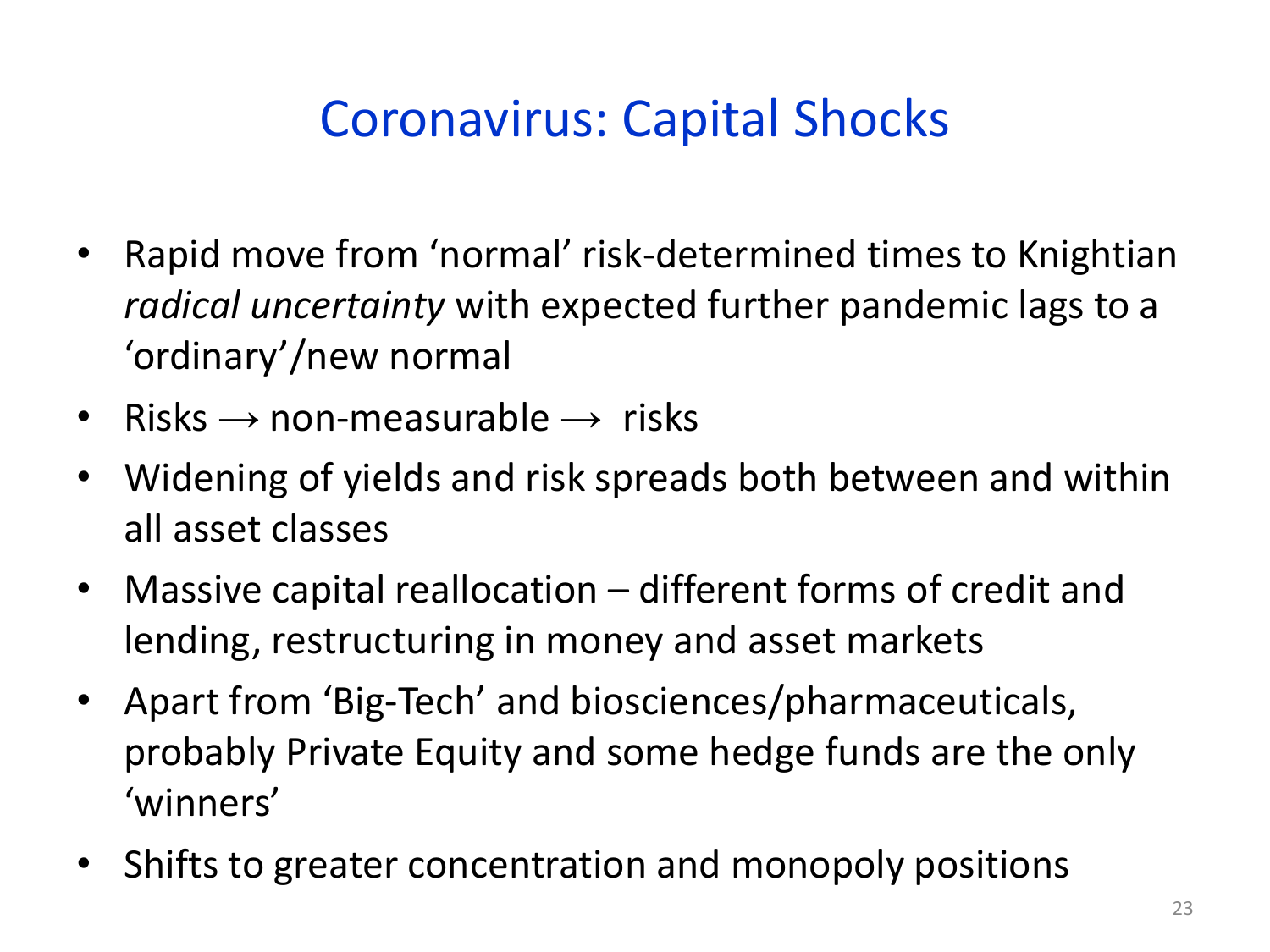## Coronavirus: Capital Shocks

- Major challenges for SMEs cut-backs in credit availability (squeezed from above as well as clawbacks) – and especially innovative SMEs (reduced bank credit, reversal of VC markets)
- Weakens the local entrepreneurship drivers of the innovation economy
- Real estate markets closure and suspension of REITs, inability to value assets and development projects
- Shift towards land banking rather than development
- Yields are likely to rise the most in more riskier contexts, and in bigger and more complex developments – yield curve between weaker and stronger places becomes steeper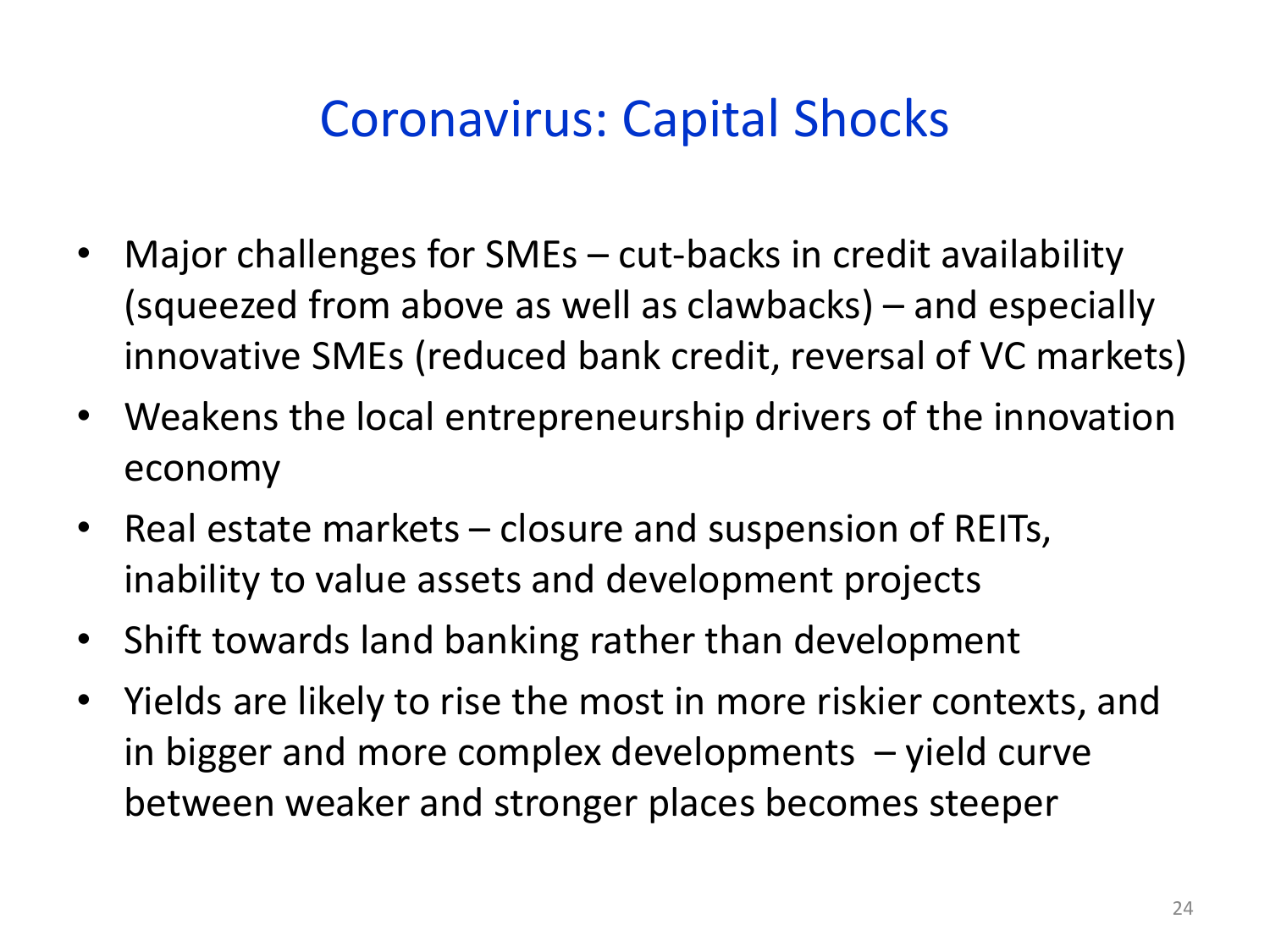## Coronavirus: Geographical Shocks

- Initial 2020 shocks: cities and more prosperous regions and then spreading outward  $\rightarrow$  effects on the rest of regions longer lasting - similar to the 2008 crisis
- Widening of risk spreads across regions  $\rightarrow$  increases interregional divergence
- Shifts to greater concentration and monopoly positions tend to favour interregional divergence
- Greater governance centralisation associated with divergence
- Differences in places' ability to recover: ability to telework; structural diversity, human capital, connectivity, resilience  $\rightarrow$ investors' shifting perceptions of relative risk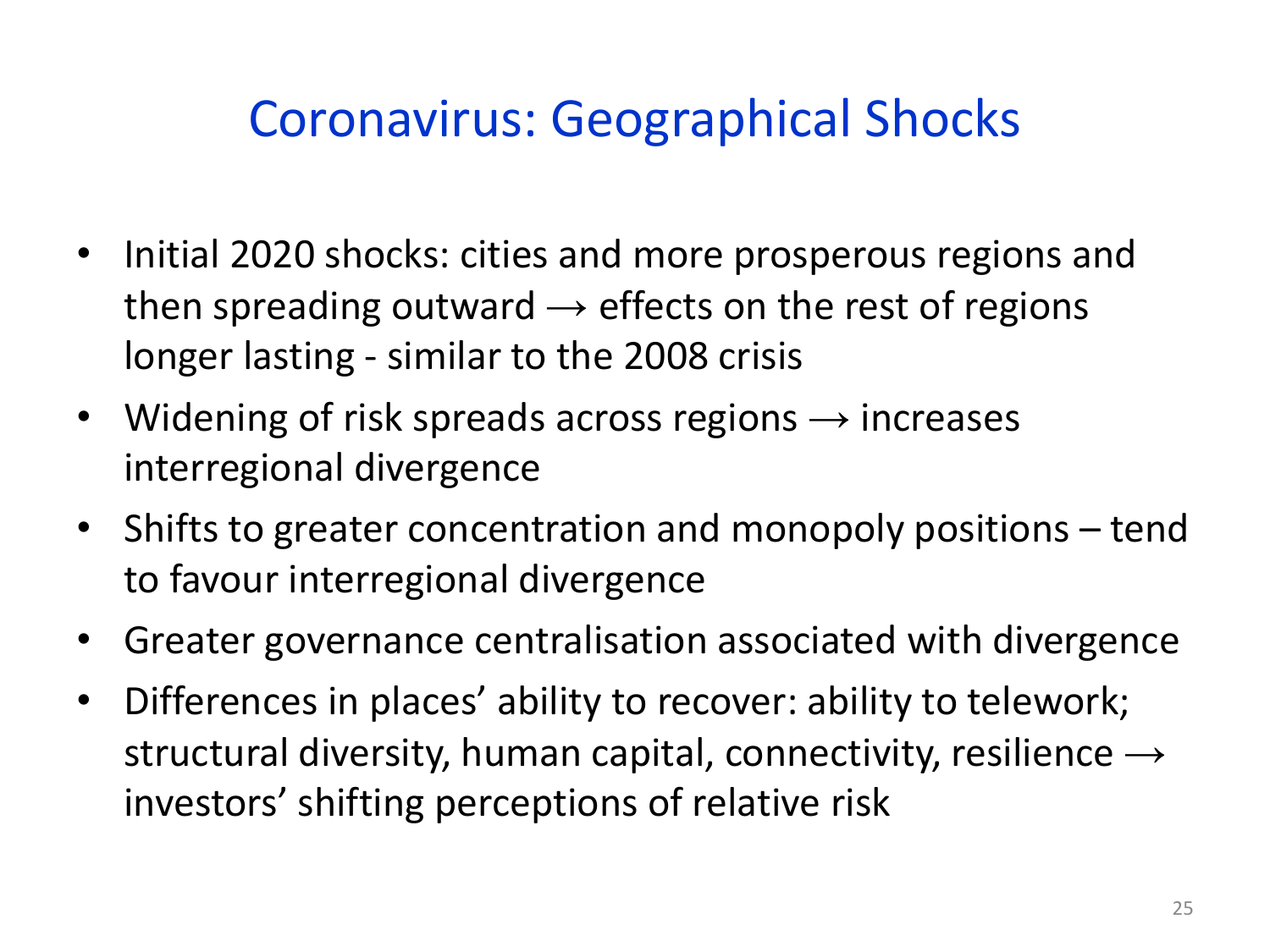# Coronavirus: Geographical Shocks

- Long-term: some reduction of commuting (increased share of home-working) – but not for high-value activities built on tacit information
- Potentially widens hinterlands of prosperous cities
- High Street retail shocks especially in weaker places
- Shocks to the built environment in cities reconfiguration of workspaces - redesign, postponement or cancellation of real estate developments
- Problems for university cities vis-à-vis international students
- Progress towards Sustainable Development Goals and Paris Agreement targets may be interrupted or reversed by the recovery process – only temporary reduction of GHGs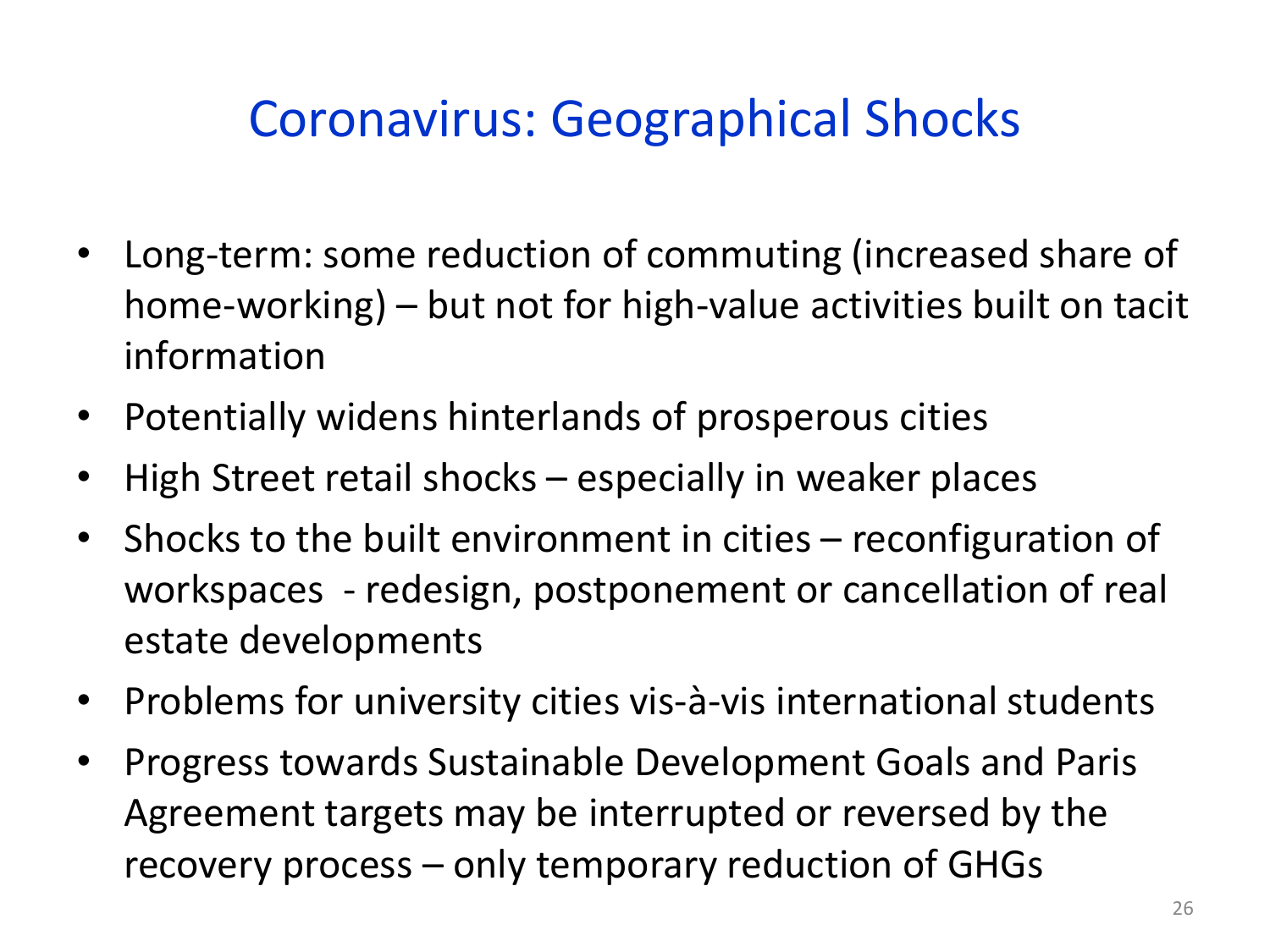## Levelling Up Challenges: Place-Based Thinking

- Not 'people-based versus place-based'  $\rightarrow$  but 'people in places': 'People sorting' narrative given too much weighting – place-based local development traps
- Place-based institutional reform and devolved decisionmaking for building local stakeholder and citizen engagement and locally-tailored decision-making  $\rightarrow$  horizontal local coordination across silos
- Questions of incentives, mutual obligations, fiscal stabilisers, trust-building (Ostrom, Rodrik, Barca)
- Need to fundamentally rethink national  $\leftrightarrow$  sub-national institutional and governance structures and systems, balance of responsibilities and long-term financial positions in different arenas of governance  $27$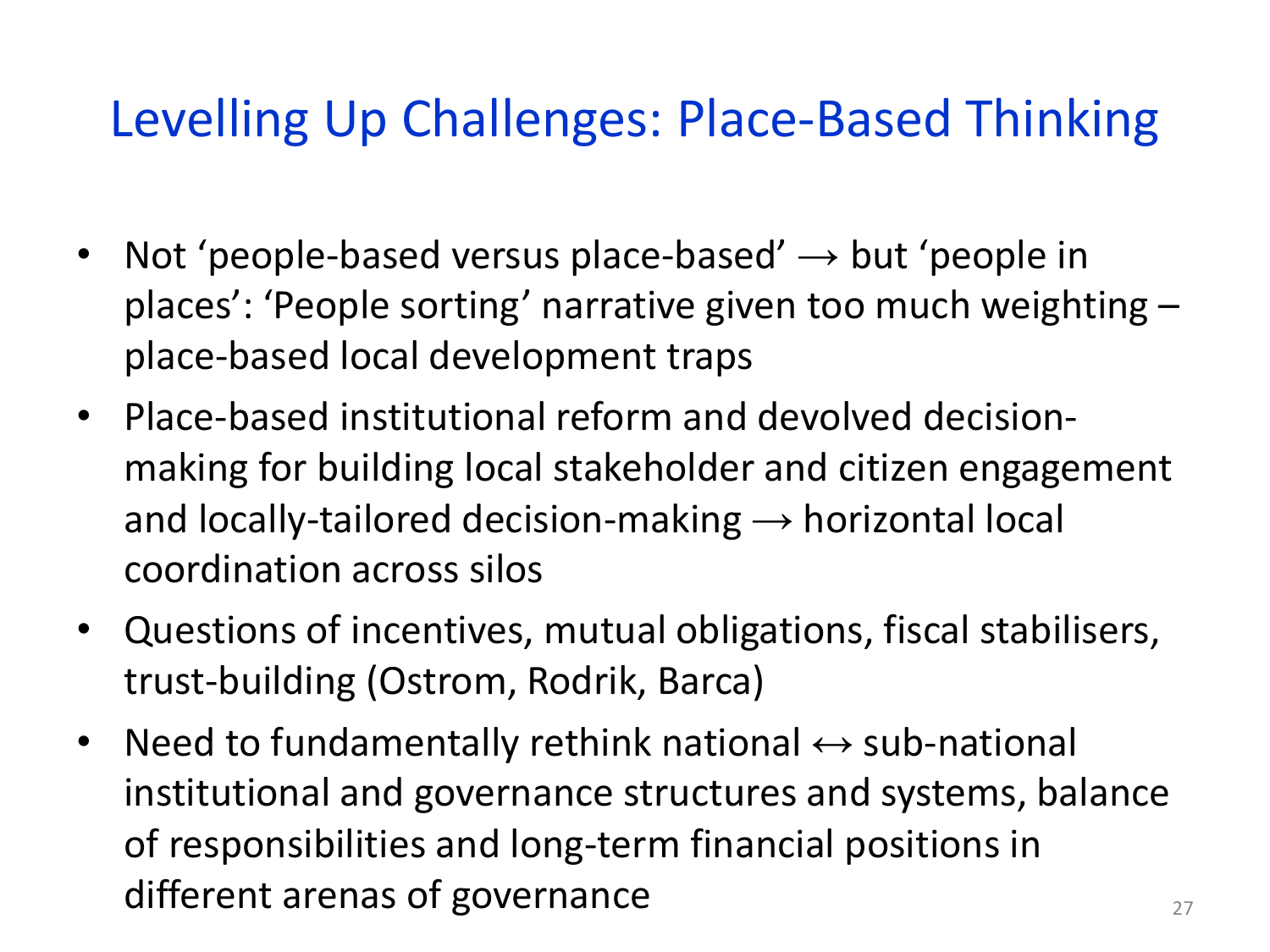# Levelling UP Challenges: Place-Based Thinking

- 'Levelling up' challenge: combination of Covid-19 & Brexit
- Both point simultaneously towards greater regional inequalities
- Devolution challenge: Scale matters!! Both for economic units and also for governance units
- Problems of devolution in England too small and to fragmented by OECD standards
- Devolution requires fiscal underpinning interregional stabilisers
- Deal-making devolution cannot be a long-term template because of horizontal coordination mis-alignment